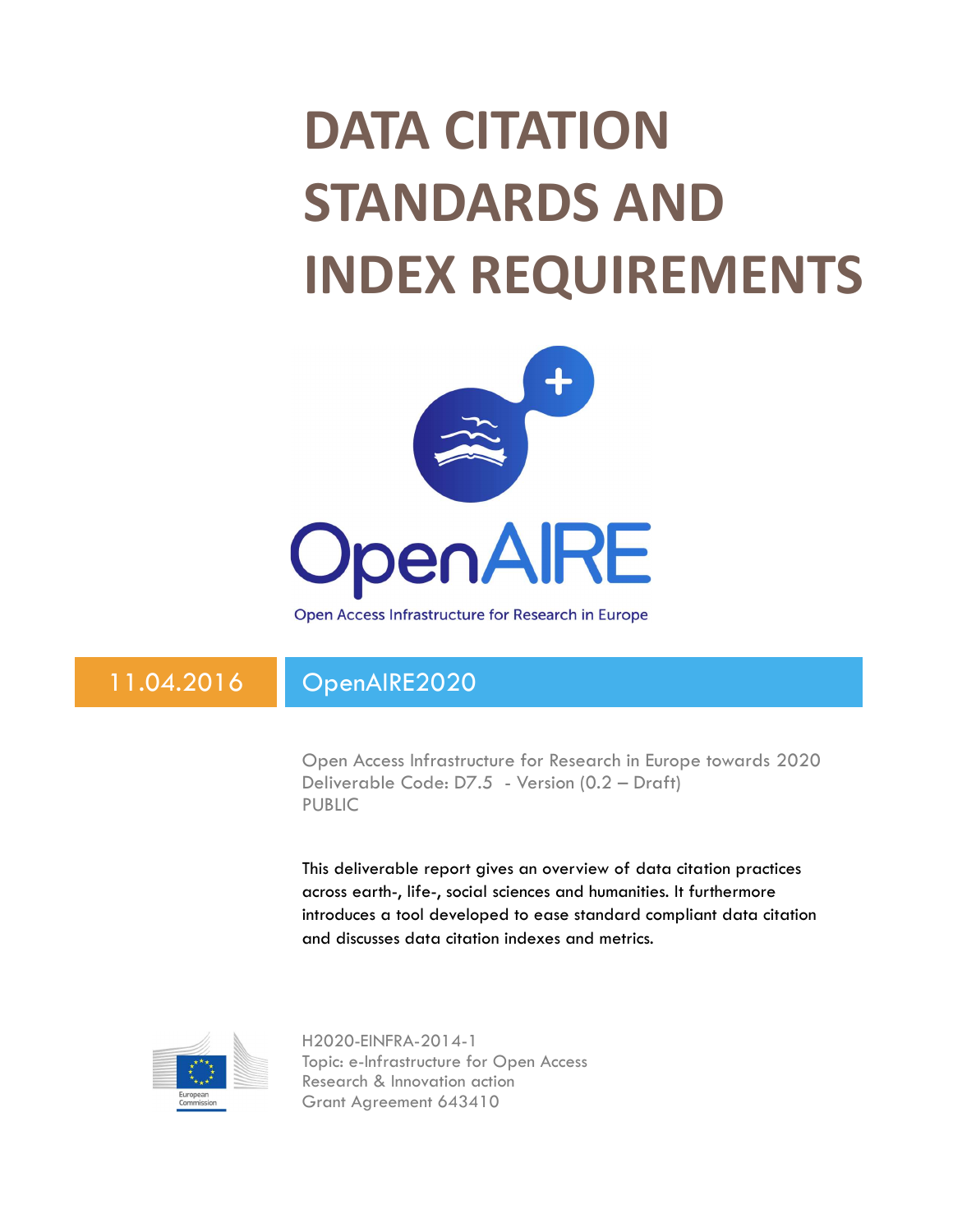

## Document Description

## D7.5 – Data citation standards and index requirements

#### WP7 - Scholarly Communications R&D

WP participating organizations: EMBL, UniHB, DANS, CNR, UoA, UGOE, ICM, UvA, SURF, TU DELFT, COUPERIN

| Contractual Delivery Date: 03/2016 | Actual Delivery Date: 10/2016 |  |
|------------------------------------|-------------------------------|--|
| Nature: Report                     | Version: Final                |  |
| Public Deliverable                 |                               |  |

#### Preparation Slip

|                    | Name                      | Organisation         | Date       |
|--------------------|---------------------------|----------------------|------------|
| <b>From</b>        | <b>Florian Graef</b>      | EMBL-EBI             | 11/04/2016 |
|                    | Jo McEntyre               | EMBL-EBI             | 11/04/2016 |
| <b>Edited by</b>   | <b>Florian Graef</b>      | EMBL-EBI             | 01/06/2016 |
|                    | Jo McEntyre               | EMBL-EBI             | 01/06/2016 |
| <b>Reviewed by</b> | Paolo Manghi              | <b>CNR</b>           | 24/06/2016 |
|                    | Natalia Manola            | University of Athens | 24/06/2016 |
| Approved by        | <b>Tony Ross-Hellauer</b> | <b>UGOE</b>          | 14/10/2016 |
| For delivery       | <b>Mike Chatzopoulos</b>  | University of Athens | 14/10/2016 |

#### Document Change Record

| <i><u><b>Issue</b></u></i> | <b>Item</b> | <b>Reason for Change</b>    | Author                             | Organization |
|----------------------------|-------------|-----------------------------|------------------------------------|--------------|
| V <sub>0.1</sub>           | Draft       | Initial version of Document | <b>Florian Graef</b>               | EMBL-EBI     |
| V <sub>0.2</sub>           | Draft       | Revision                    | Florian Graef, Jo<br>McEntyre      | EMBL-EBI     |
| V <sub>0.3</sub>           | Draft       | Reviewers Feedback          | Florian Graef,<br>Johanna McEntyre | EMBL-EBI     |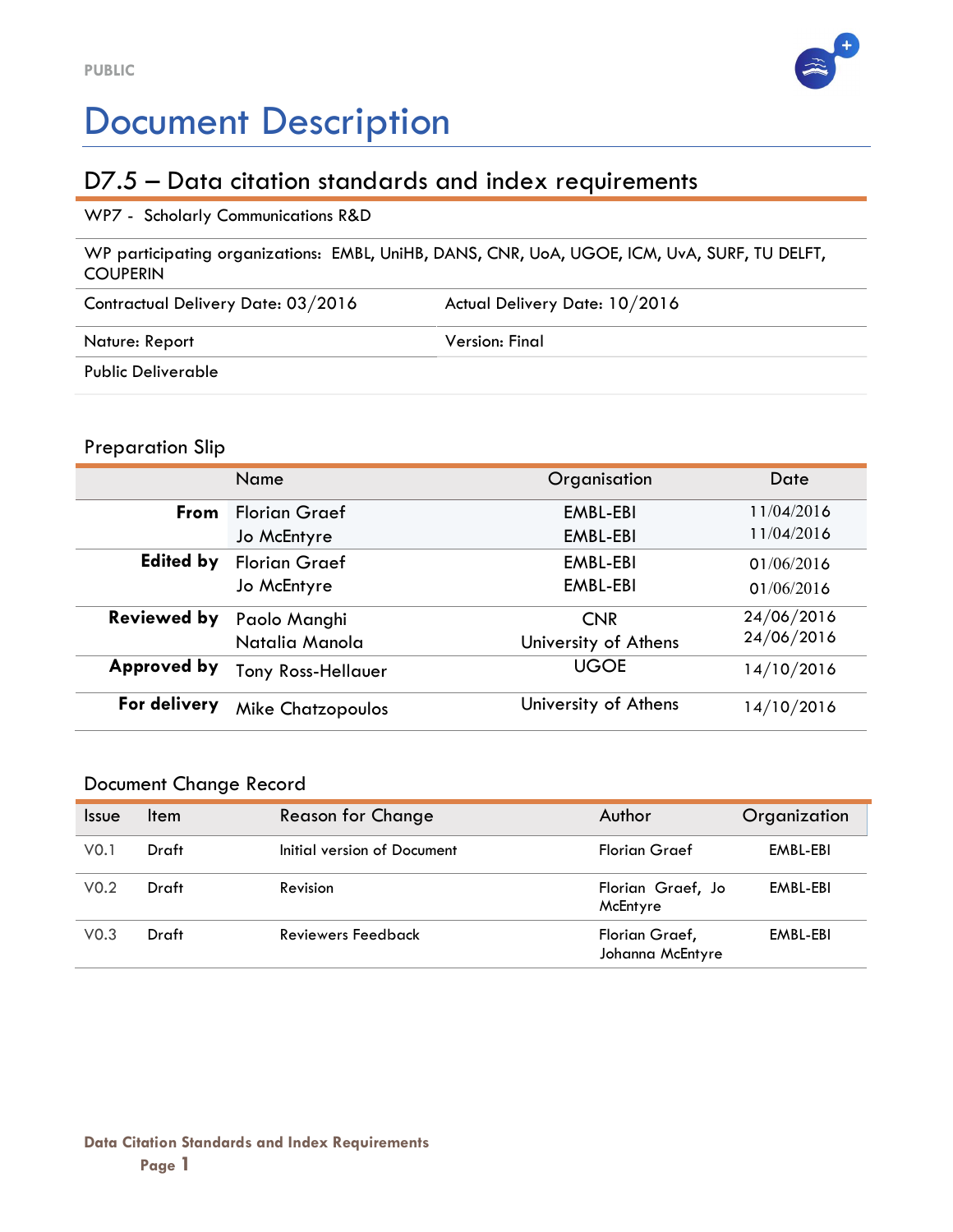

## Table of Contents

| 1 <sup>1</sup><br>Introduction                                                                             | 6       |
|------------------------------------------------------------------------------------------------------------|---------|
| 1.1 Why cite data?                                                                                         | 6       |
| 1.2 The Data Citation Principles                                                                           | 6       |
| 1.3 Implementing the Data Citation Principles and implications for a Data Citation Index in the context of |         |
| <b>OpenAIRE</b>                                                                                            |         |
| 2 <sub>1</sub><br><b>Results</b>                                                                           | 9       |
| 2.1 Implementing the Data Citation Principles: state of data citation across different disciplines         | 9       |
| 2.1.1 Existing Initiatives                                                                                 | 9       |
| 2.1.2 Citing Data - Disciplinary Considerations                                                            | 9       |
| 2.1.3 Structured Data Citation with JATS                                                                   | 11      |
| 2.1.4 Next Steps                                                                                           | 12      |
| 2.2 Enabling Data Citation: A tool for generating JATS-compliant Data Citations                            | $12 \,$ |
| 2.2.1 Mapping metadata from APIs to the Data Citation Principles                                           | 12      |
| 2.2.2 Interoperability and sharing of data citations                                                       | 16      |
| 2.2.3 Uptake                                                                                               | 17      |
| 2.2.4 Future work and challenges                                                                           | 17      |
| 3  <br><b>Data Citation Indices</b>                                                                        | 19      |
| 3.1 Overview of Approach                                                                                   | 19      |
| 3.2 Outcomes                                                                                               | 19      |
| 3.3 Future Work                                                                                            | 19      |
| 4<br><b>References</b>                                                                                     | 21      |

## Table of Figures

| Figure 1: data citation in JATS v1.1 xml format |  |
|-------------------------------------------------|--|
| Figure 2: Output of the data citation tool      |  |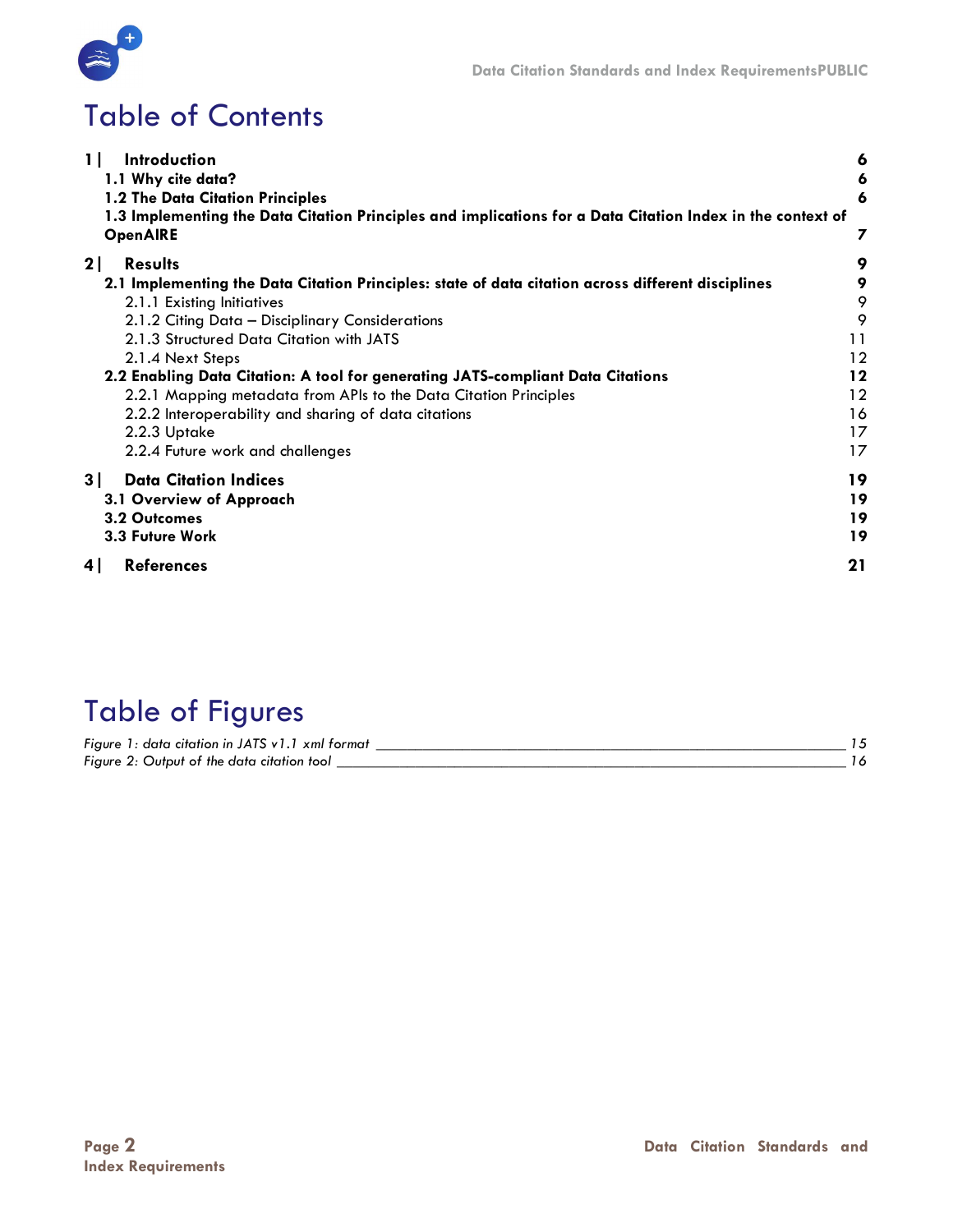

## Disclaimer

This document contains description of the OpenAIRE2020 project findings, work and products. Certain parts of it might be under partner Intellectual Property Right (IPR) rules so, prior to using its content please contact the consortium head for approval.

In case you believe that this document harms in any way IPR held by you as a person or as a representative of an entity, please do notify us immediately.

The authors of this document have taken any available measure in order for its content to be accurate, consistent and lawful. However, neither the project consortium as a whole nor the individual partners that implicitly or explicitly participated in the creation and publication of this document hold any sort of responsibility that might occur as a result of using its content.

This publication has been produced with the assistance of the European Union. The content of this publication is the sole responsibility of the OpenAIRE2020 consortium and can in no way be taken to reflect the views of the European Union.

The European Union is established in accordance with the Treaty on European Union (Maastricht). There are currently 28 Member States of the Union. It is based on the European Communities and the member states cooperation in the fields of Common Foreign and Security Policy and Justice and Home Affairs. The five main institutions of the European Union are the European Parliament, the Council of Ministers, the European Commission, the Court of Justice and the Court of Auditors. (http://europa.eu.int/)



OpenAIRE2020is a project funded by the European Union (Grant Agreement No 643410).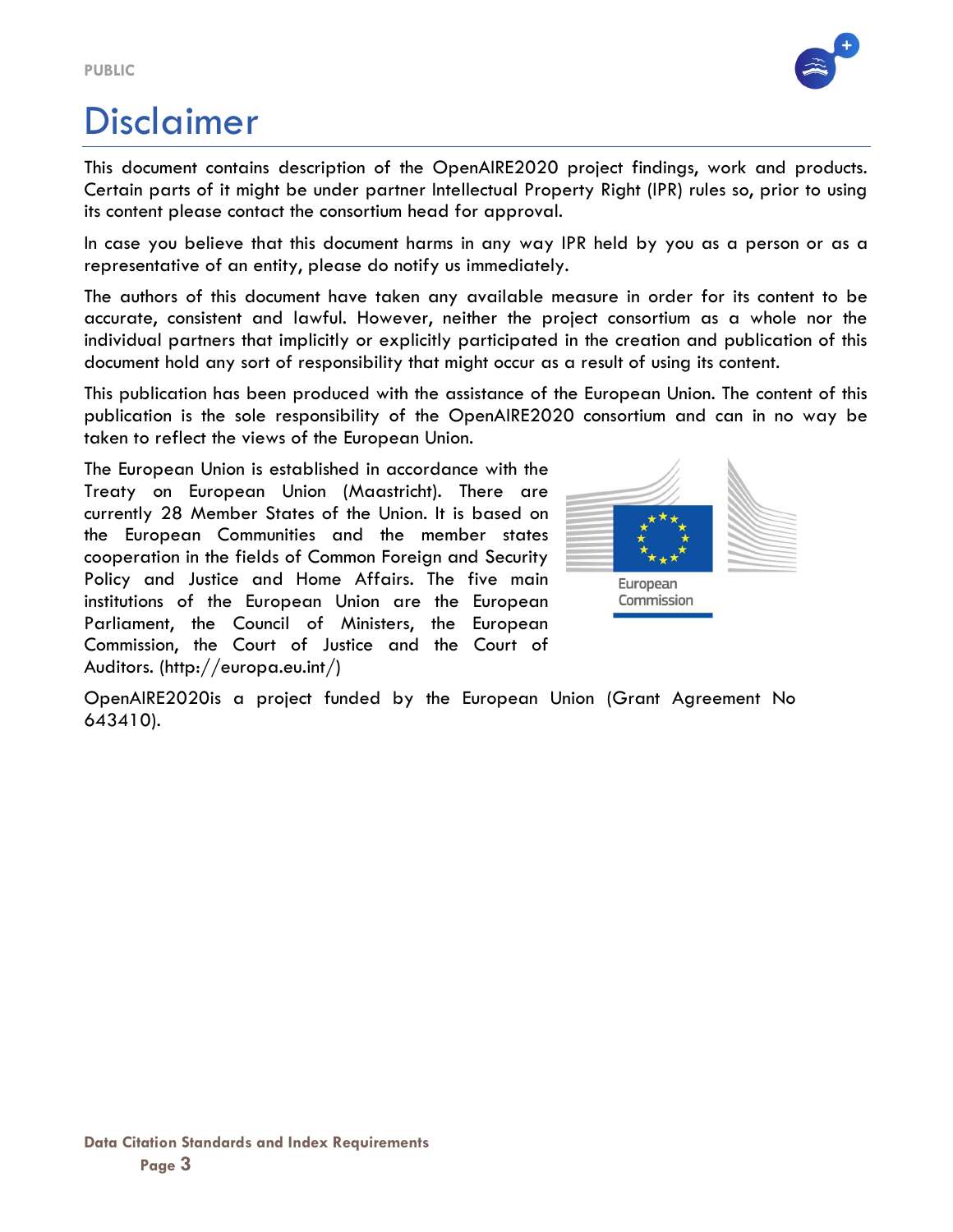

# a<br>Acronyms

| <b>JATS</b>        | <b>Journal Archiving Tag Suite</b>                          |
|--------------------|-------------------------------------------------------------|
| <b>RDA</b>         | <b>Research Data Alliance</b>                               |
| <b>DLI Service</b> | Data Literature Interlinking (Service)                      |
| <b>DANS</b>        | Data Archiving and Networked Services                       |
| <b>EMBL</b>        | European Molecular Biology Laboratory                       |
| <b>EBI</b>         | <b>European Bioinformatics Institute</b>                    |
| <b>XSL</b>         | Extensible Stylesheet Language                              |
| <b>XML</b>         | Extensible Markup Language                                  |
| <b>PID</b>         | Persistent Identifier                                       |
| <b>PMID</b>        | PubMed Identifier                                           |
| <b>DOI</b>         | Digital Object Identifier                                   |
| <b>ENA</b>         | <b>European Nucleotide Archive</b>                          |
| PDBe               | Protein Data Bank Europe                                    |
| <b>THOR</b>        | <b>Technical and Human Infrastructure for Open Research</b> |
| FORCE11            | Future of Research Communications and e-Scholarship         |
| <b>EASY</b>        | <b>Electronic Archiving System</b>                          |
| <b>ANSI</b>        | <b>American National Standards Institute</b>                |
| <b>NISO</b>        | National Information Standards Organization                 |
| <b>API</b>         | <b>Application Programming Interface</b>                    |
| <b>URL</b>         | Uniform Research Identifier                                 |
| <b>INSDC</b>       | International Nucleotide Sequence Database Collaboration    |
| H2020              | Horizon2020                                                 |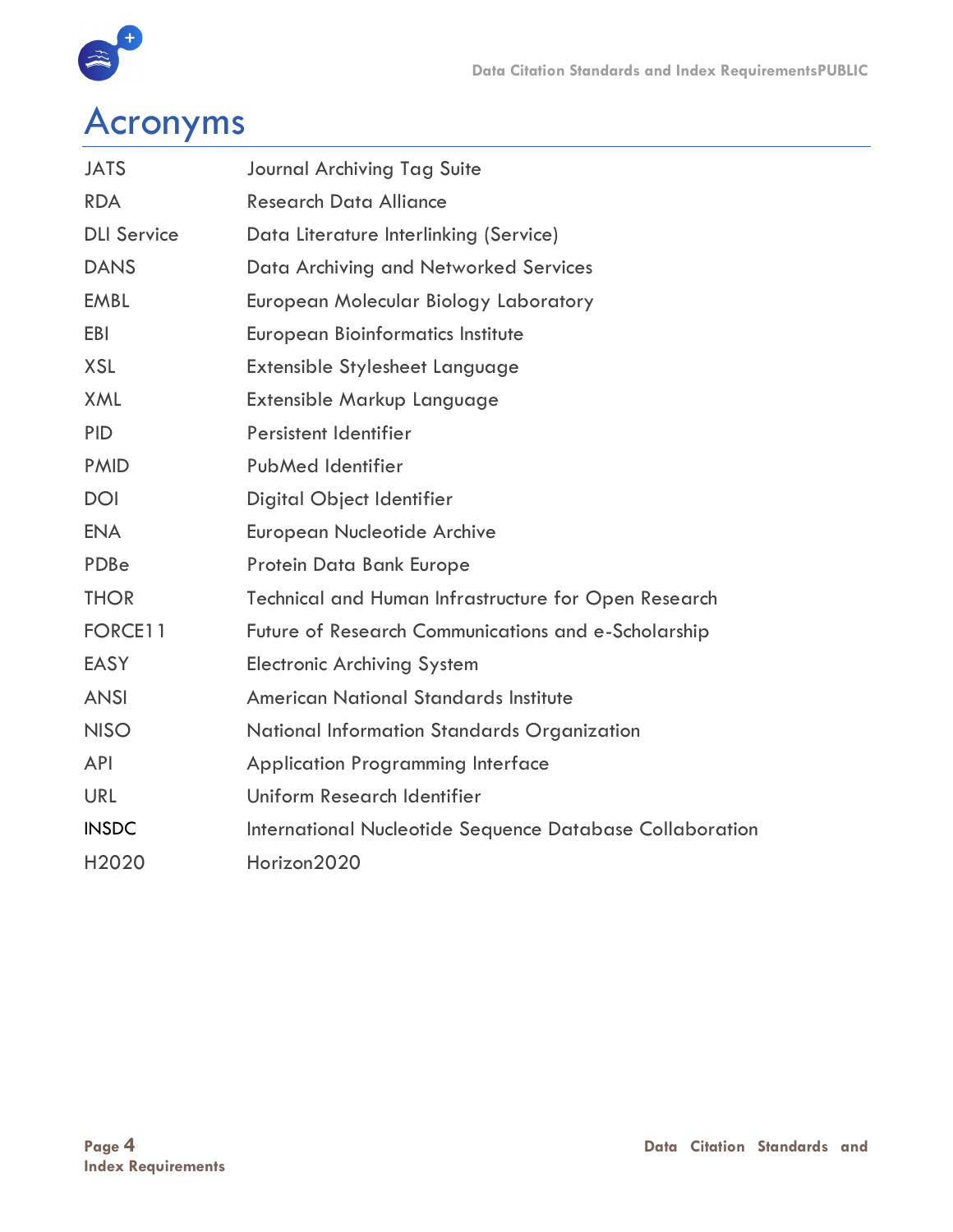

## Publishable Summary

Research has become increasingly data intensive through the emergence of new experimental techniques and the development of tools that operate on this data. Furthermore open access policies are making even more data and publications widely available. Data are stored in a plethora of very diverse repositories that can be specific for each data type, community or discipline, as well as in more generalist data repositories. Citing data provides a definitive means for users to navigate this complex space, offering provenance of scientific assertions in articles, supporting the hypothesis the author states through improved verifiability of results. In addition, citing data grants credit to the creator of a dataset more specifically than through citing and entire paper. Finally, large-scale analysis of data reuse contributes to our understanding of the impact of particular areas of research or funding programmes. While mentioning data in narratives may be clear to human readers, to enable sharing and automatic analysis of data-literature cross links, as would be required to construct, for example, data citation indexes, the implementation of standard, machine-readable data citations is necessary.

This work addresses several aspects and requirements to make this vision of full interoperability between the literature and data a reality.

Firstly, we reviewed data citation practices across different disciplines and shared information on both discipline-specific and cross-disciplinary global initiatives in this area. In the life sciences, data is cited relatively frequently, but not in a standard way. In the earth sciences often publications do not cite data but data records cite the publication they belong to. While in the social sciences and humanities, research can heterogeneous and data citation practices exist, but are specific to individual communities or repositories. We identified a standard for article tagging (JATS) that now supports the cross-disciplinary Data Citation Principles that is commonly used in the life sciences but could be applicable across disciplines.

Secondly, in recognition that in the life sciences, data is cited relatively frequently, and that there is now support to do this in a standard way (JATS), we have developed a prototype tool that generates formal data citations, given a data accession number (PID) as input. This tool has been introduced to the journal publishing community through the Force11 Data Citation Implementation Group.

Thirdly, we have explored the challenges of constructing a data citation index in the life sciences through the analysis of large datasets of data citations of two major life sciences data resources, the articles cited by the data records within those resources, and the relative citation of the data themselves versus the articles that describe the data in the first place. This has been a complex project, but has already contributed to a paper on the impact of data resources, assessed via data citations in articles and patents, and furthermore we expect to publish a further article in due course.

Finally, all code, datasets and completed articles have been published on open forums (Zenodo, GitHub, and F1000R). The work described here continues, involving several groups and projects (such as the H2020 project THOR). We plan to present the latest outcomes of this work at a number of upcoming forums, including the RDA Barcelona meeting in April 2017.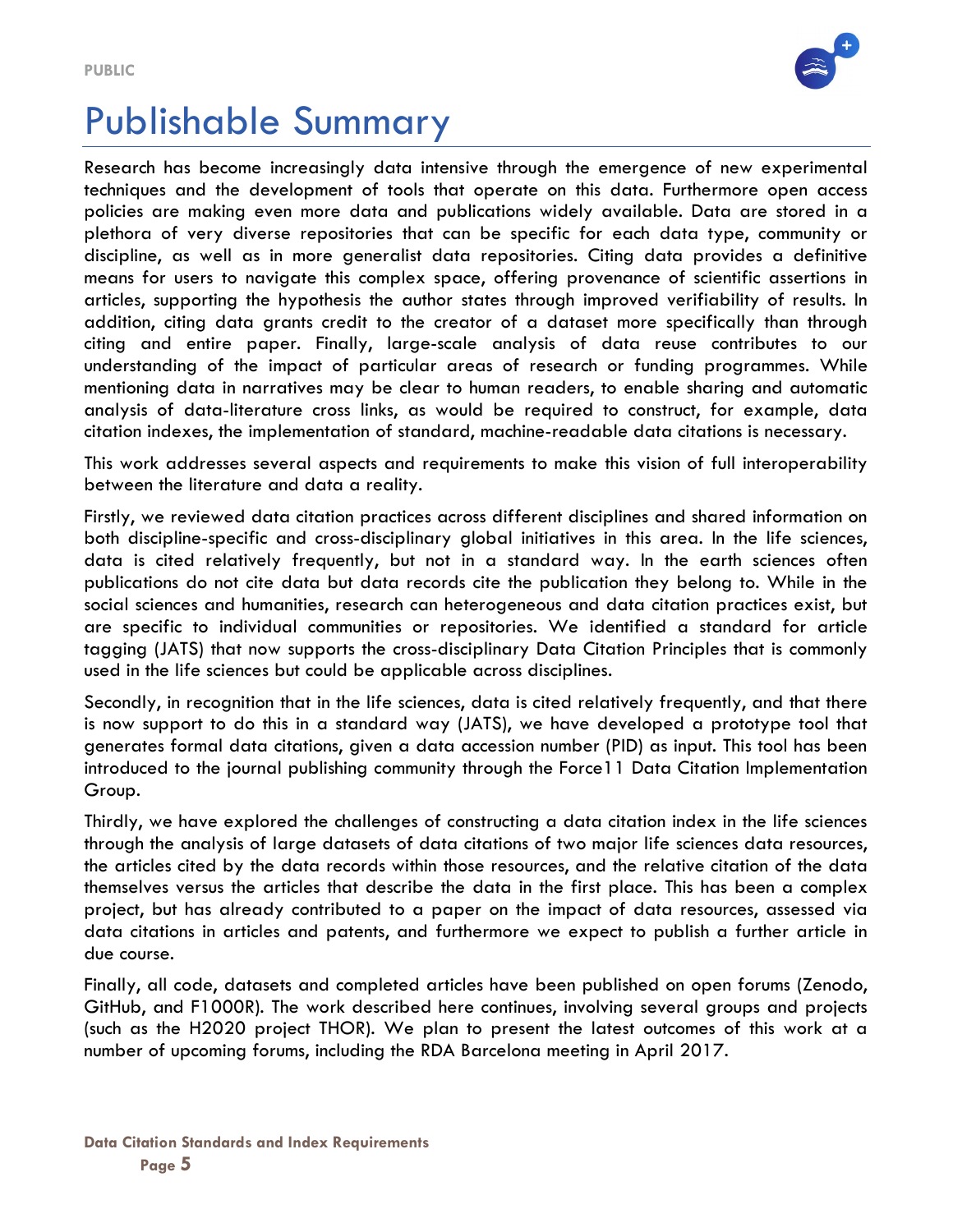

## 1|INTRODUCTION

### 1.1 Why cite data?

Research artefacts from all disciplines ideally form a network including, but not limited to: research articles, data and software. Traversing this graph allows relevant knowledge to be found easily and enables findings to be made and/or validated. This graph serves the scientific community by connecting information and knowledge as well as providing the basis for the scientific credit system.

With the emergence of research methods that have a high data output, as well as an increasing number of open access policies in place, the graph is expected to grow. This is demonstrated by the exponential growth of nucleotide data of the European Nucleotide Archive over more than 30 years<sup>1</sup> as well as the continuous increase in registered research repositories in the re3data registry2. Citing data effectively, in particular in research articles, serves two purposes: (1) to clearly show the provenance of the scientific assertions made in the article and (2) to credit the data generators effectively. Thus it will become increasingly important to give data (and other research objects) the same status as research articles, which means that minimally they need to be cited clearly and effectively.

Data citation practices differ across the disciplines represented by the OpenAIRE partners of task 7.3, literature-data integration, i.e., earth and environmental sciences, life sciences and social sciences and humanities. However, data citation practices in general have, until recently, lacked the rigour that has become standard when citing articles. Typically, data is simply mentioned in the flow of a narrative (for example, referring to the identifier and repository) and even when the mode of citation is more formal, the citation may only be of use to a human reader. However, in order to generate a fully interconnected network of research objects, the data citation should also be machine readable, which means that the citations need also to be structured in standard ways. The interconnected multi hub model, laid out in OpenAIRE deliverable 7.3: Governance and Requirements of Interlinking Service, aims to serve this purpose. The multi hub model is briefly outlined below in 2.2.2 Interoperability and sharing of data citations.

There are currently many ongoing efforts across disciplines aiming to improve the manner in which data is cited. The major ones are described further in section 2.1.1 Existing Initiatives. These efforts include publishers and data providers in particular.

## 1.2 The Data Citation Principles

FORCE11, one of several organizations that has been promoting data citation, coordinated the formation of the Joint Declaration of Data Citation Principles<sup>3</sup> which is now endorsed by more than 100 organizations and 240 individuals worldwide. The principles serve as a guideline to build tools and practices on.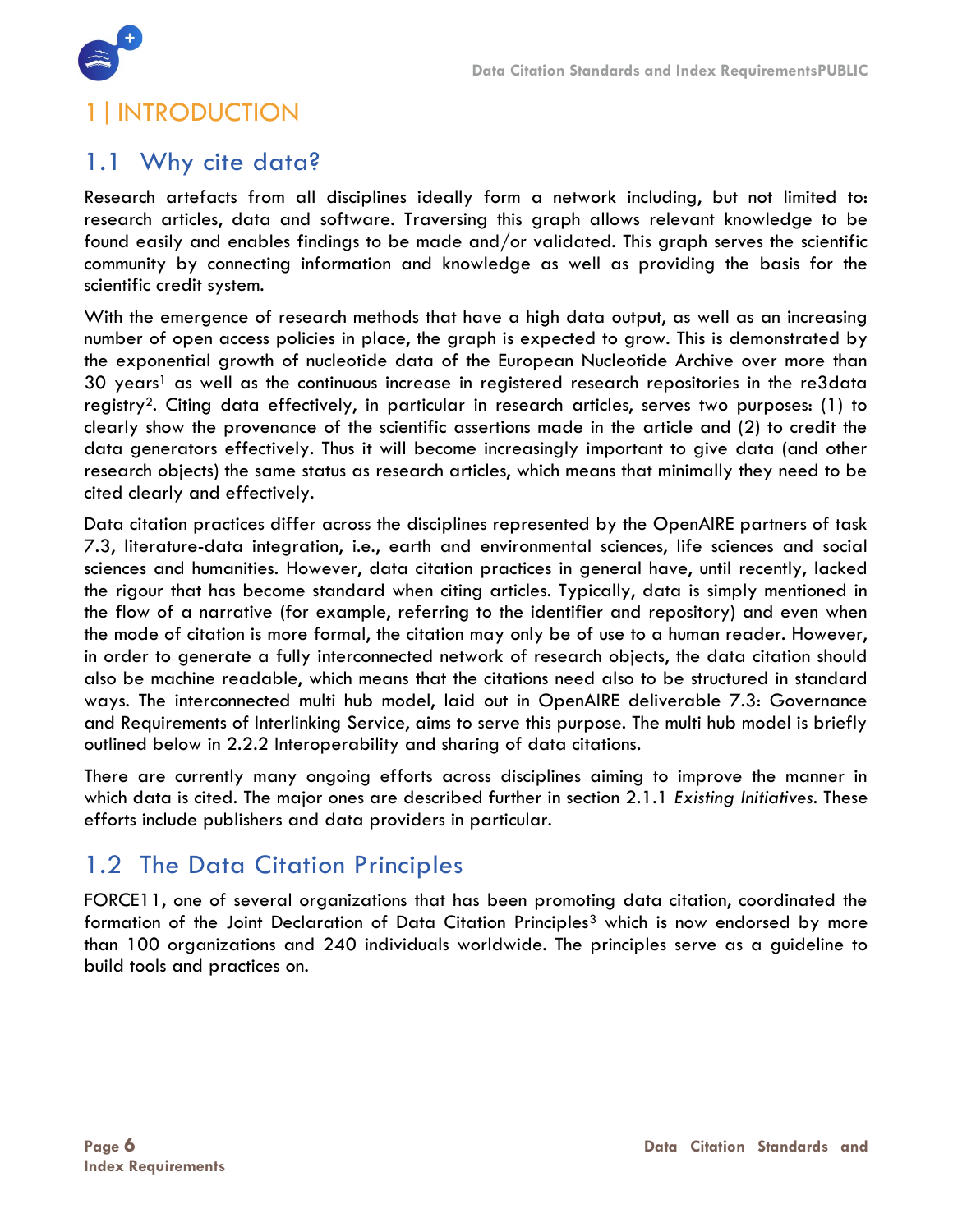PUBLIC



#### The eight data citation principles are<sup>1</sup>:

#### 1. Importance

Data should be considered legitimate, citable products of research. Data citations should be accorded the same importance in the scholarly record as citations of other research objects, such as publications.

#### 2. Credit and attribution

Data citations should facilitate giving scholarly credit and normative and legal attribution to all contributors to the data, recognizing that a single style or mechanism of attribution may not be applicable to all data.

#### 3. Evidence

In scholarly literature, whenever and wherever a claim relies upon data, the corresponding data should be cited.

#### 4. Unique identification

A data citation should include a persistent method for identification that is machine actionable, globally unique, and widely used by a community.

#### 5. Access

Data citations should facilitate access to the data themselves and to such associated metadata, documentation, code, and other materials, as are necessary for both humans and machines to make informed use of the referenced data.

#### 6. Persistence

Unique identifiers, and metadata describing the data, and its disposition, should persist -- even beyond the lifespan of the data they describe.

#### 7. Specificity and verifiability

Data citations should facilitate identification of, access to, and verification of the specific data that support a claim. Citations or citation metadata should include information about provenance and fixity sufficient to facilitate verfiying that the specific timeslice, version and/or granular portion of data retrieved subsequently is the same as was originally cited.

#### 8. Interoperability and flexibility

Data citation methods should be sufficiently flexible to accommodate the variant practices among communities, but should not differ so much that they compromise interoperability of data citation practices across communities.

## 1.3 Implementing the Data Citation Principles and implications for a Data Citation Index in the context of OpenAIRE

OpenAIRE began as support mechanism for the European Commissions' FP7 pilot and Horizon2020 open access policies to collect H2020 research output. It grew into a network of open access advocates collaborating to aggregate and interlink entities of research like publications, data, funding, people and organizations. It enables users to navigate through these information and provides services on top of them ranging from deposition to statistics4.

In Task 7.3, Literature-Data Interlinking, the aim is to explore and improve the integration of literature and data.

 $\overline{a}$ 1 Retrieved from https://www.force11.org/group/joint-declaration-data-citation-principles-final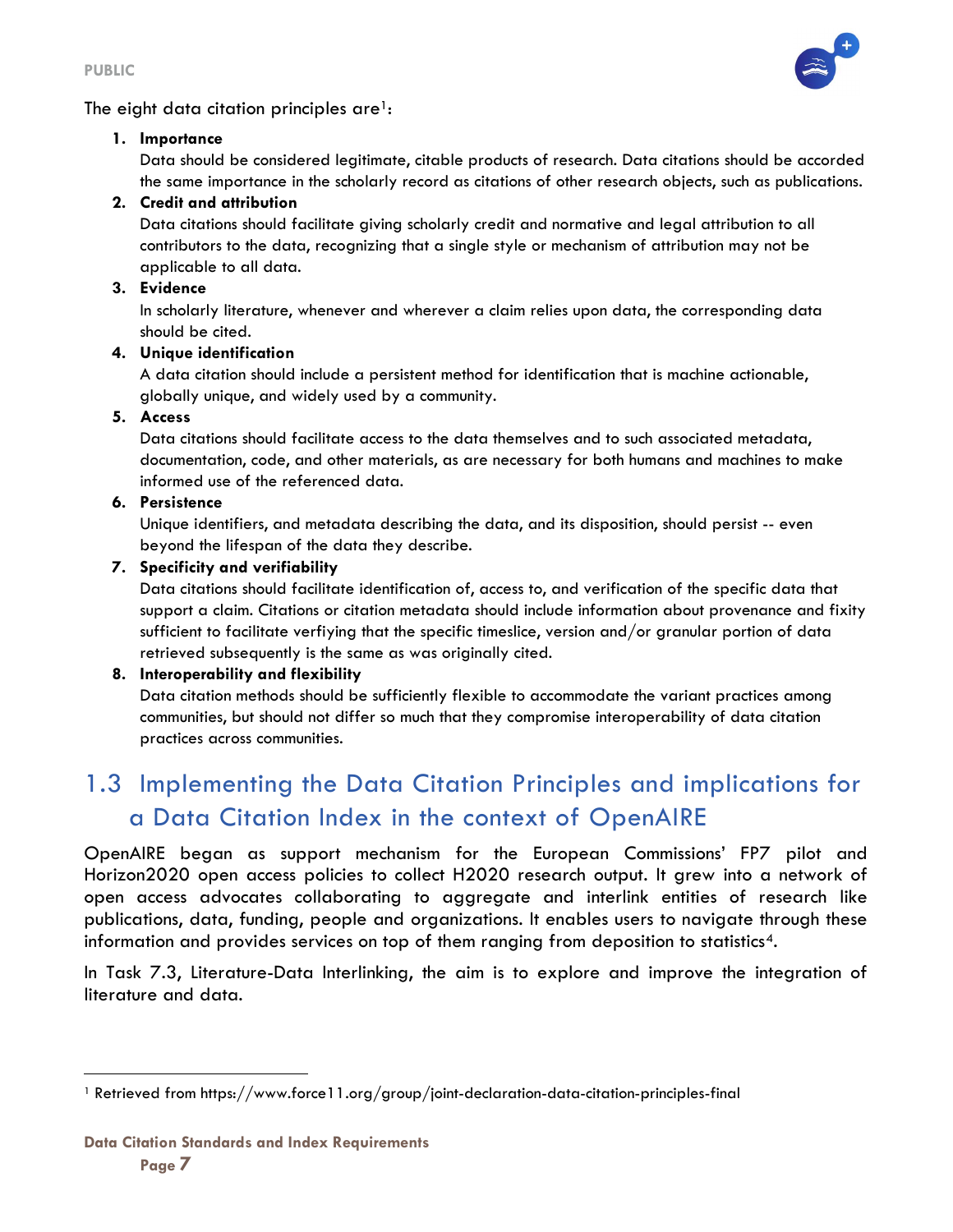

Aware of this context we identified these goals:

- 1. Understand current data citation practices across different disciplines
- 2. Share information on standards, processes, tools and resources that support data citation according to the data citation principles.
- 3. Where possible, develop tools and materials to encourage wider data citation based on existing tools and encourage adoption
- 4. Understand requirements for a possible data citation index, developing a prototype and exploring implications.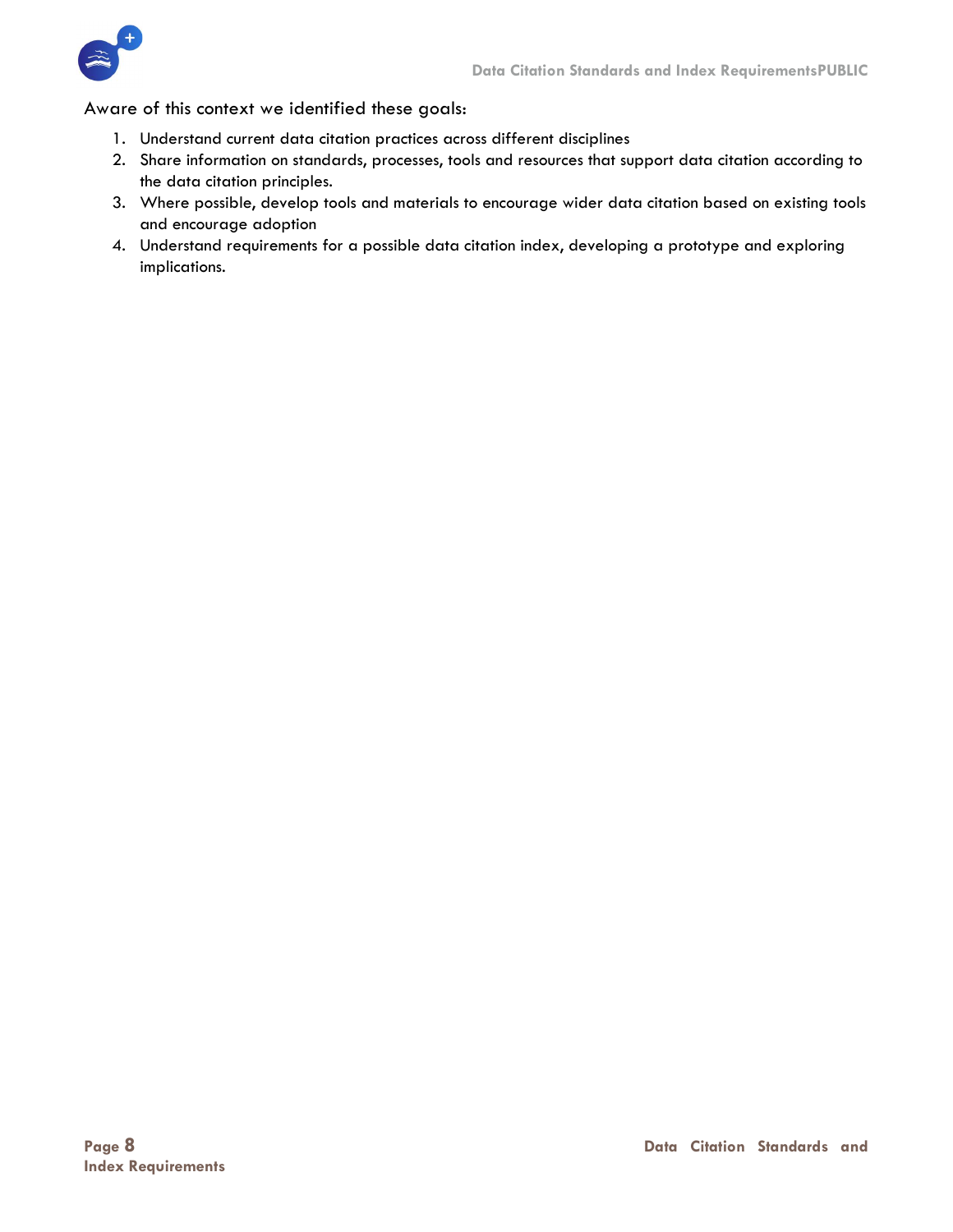## 2|RESULTS



## 2.1 Implementing the Data Citation Principles: state of data citation across different disciplines

#### 2.1.1 Existing Initiatives

The following is a summary of the mini-workshop we held to understand the challenges of data citation across disciplines. The full write up of the workshop can be found here<sup>5</sup>.

There are many initiatives aimed at improving data citation practices and encourage greater adoption of data citation by scientists and journals. A stakeholder analysis carried out by DANS<sup>6</sup> influenced the joint document of OpenAIRE2020 Task 7.35. Among other information it identified key data citation initiatives:

- $\Box$  OpenAIRE<sup>4</sup>: OpenAIRE began as support mechanism for the European Commissions' FP7 pilot and Horizon2020 open access policies to collect H2020 research output. It grew into a network of open access advocates collaborating to aggregate and interlink entities of research like publications, data, funding, people and organizations. It enables users to navigate through these information and provides services on top of them ranging from deposition to statistics.
- $\Box$  FORCE117: Data Citation Implementation Group, Data Citation Implementation Pilot. The most notable outcome are perhaps the Joint Declaration of Data Citation Principles3. Furthermore the data citation implementation group formulated the recommendation for the data citation extension of JATS, which was implemented in the latest version of the tag suite.
- $\Box$  Research Data Alliance<sup>8</sup>: Data Citation Working Group. This WG has compiled a set of data citation recommendations and guides data centres adopting the guidelines. Generally the RDAs goal is to enable data sharing globally across "domain, research, national, geographical and generational boundaries"9.
- $\Box$  DataCite: Metadata Working Group, Policy and Best Practices Working Group<sup>10</sup>. DataCite aims to support discovery and citation of data, provide persistent identifiers for data and enable linking of research articles. To achieve that DataCite is working on data citation standards and host a metadata store and provide persistent identifiers (DOIs) for data providers.
- $\Box$  InFoLis: Integration of Research, Literature and Data<sup>11</sup>. An initiative from the social sciences provides infrastructure and algorithms to find links between publications and research data and attempts to improve reusability of the generated links.

#### 2.1.2 Citing Data – Disciplinary Considerations

The question for the partners in this task was therefore how best to coordinate and contribute with these global efforts from the OpenAIRE project. It soon became apparent that task partners knew little of the current status of data citation in disciplines other than their own, and that while the basic principles of citing data were transferable, there were different contextual challenges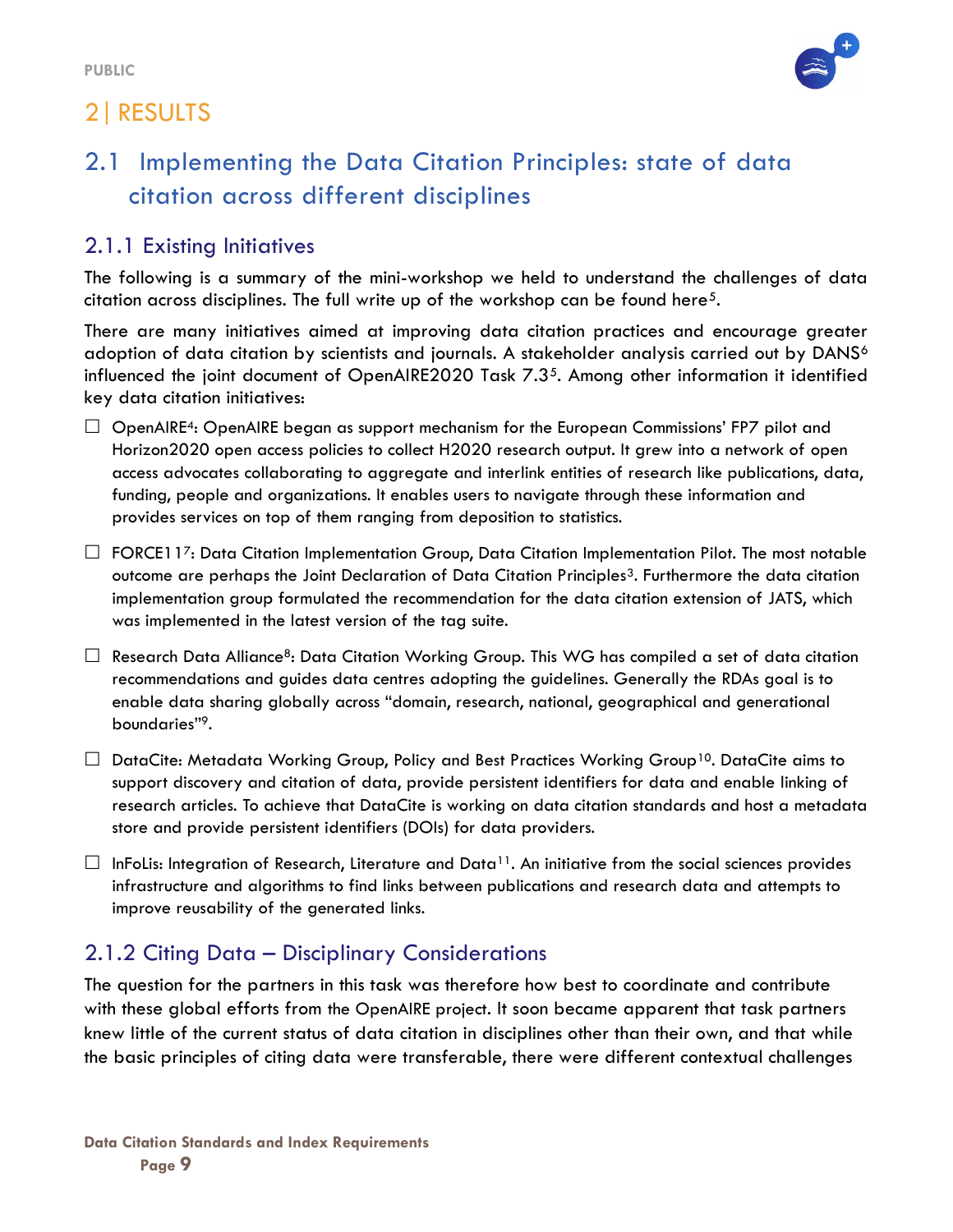

(described below) originating in the norms of prevailing academic practices in different areas of scholarship.

We set out to take a snapshot of the data citation practices in earth, life, social sciences and the humanities to gain a good understanding of the differences and commonalities in the way data is cited, as well as in the respective priorities to improve data citation practices. To do this we conducted a mini-workshop across the task participants, which resulted in a joint document<sup>5</sup> summarizing the data citation practices. It took place virtually on the  $11<sup>th</sup>$  of November 2015 with project partners Michael Diepenbroek (PANGAEA), Paolo Manghi (CNR), Uwe Schindler (PANGAEA), Marten Hoogerwerf (DANS), Jo McEntyre (EMBL–EBI) and Florian Graef (EMBL-EBI). It served as a knowledge exchange about data citation across the disciplines, because all the representatives operate in key data resources that coordinate with a variety of journals. From our discussions, it is clear that approaches to data citation differ across different areas of scholarship, depending on the existing data infrastructures and difference disciplinary norms. The findings of the document<sup>5</sup> are summed up below.

#### LIFE SCIENCES

In the life sciences the publishing author is required by journals to deposit certain types of data like DNA sequences, protein structures and gene-expression assays in appropriate data resources. In these resources the data record can be validated and curated and is assigned an accession number/PID (workflows vary). The PID is typically used to cite data in three ways:

- 1. structured reference in text or supplemental material
- 2. Data cited (structured) in reference list
- 3. Unstructured mentions in text or supplemental material

We found that data in the life sciences is commonly cited but this is frequently not done in a structured and machine-readable way but just semantically. E.g.:

"The crystal structure of tyrosinase from Agaricus bisporus (AbTYR; PDB code, 2Y9X) was chosen as the protein model for the present study."<sup>12</sup>

This represents case 3 and is unfortunately still a very common way of citing data.

Many repositories in the life sciences, like PDB, do have a simple data structure with individual records being contextually mostly independent from other records. However there are more complex ones too. ENA, as a sequence archive, is a much more complex case due to the possible hierarchical organisation of sequences into genomes, chromosomes, genes and even assemblies of reads and individual reads from a sequencing machine.

#### EARTH SCIENCES

In PANGAEA no restrictions are applied on data submission types but samples taken or measurements made on earth geolocation data is required. Most of the data records are available under creative commons license except from some records of ongoing project but the description and principle investigator, who may act as a gatekeeper for restricted access, are always visible. The data model of PANGAEA follows the standard hierarchy of activities in geoscience data collection. That means that a project consists of expeditions which contain samples or measurements. These samples can be sub-sampled and analyzed with samples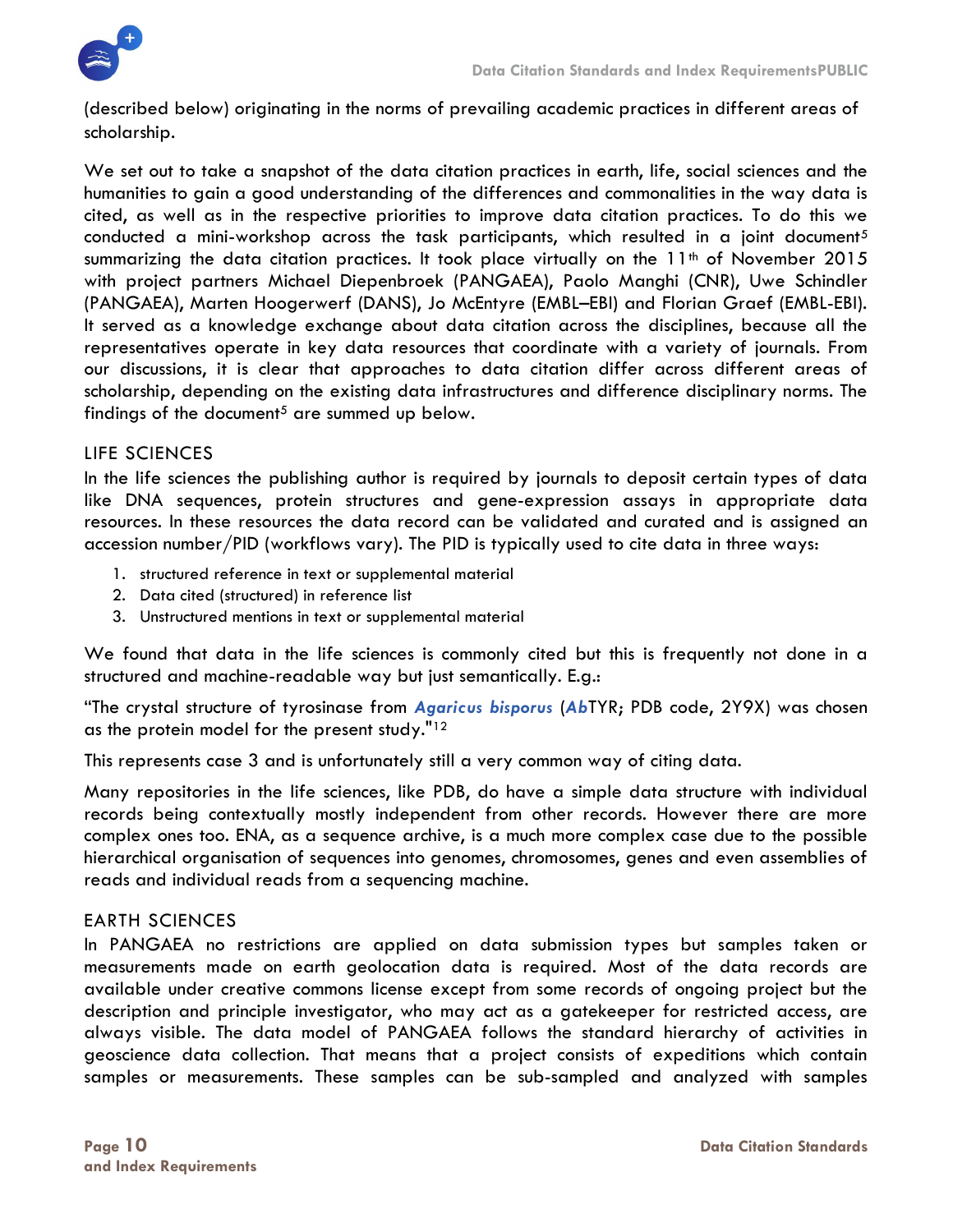

organized in individual datasets. Along with the sample data each dataset contains a metadata record consisting of authors, publication year, title of the dataset, source institution and a DOI.

Three types of citable datasets are supported by PANGAEA. Data supplements which are integral to a scientific paper and its peer-review, data publications that are not directly linked (published through PANGAEA) and peer-reviewed data publications through data journals like Earth System Science Data, Scientific Data and Geoscience Data Journal.

Since in earth science publications data is not frequently cited, PANGAEA keeps track of the "reverse-links" from data to publications. The data literature interlinking service<sup>13</sup> developed as part of task 7.3 is thus an important tool for data repositories to collect information about dataliterature (and data-data) links and annotate the publication metadata.<sup>5</sup>

#### SOCIAL SCIENCES AND HUMANITIES

In the Social sciences and humanities, represented by DANS (Data Archiving and Networked Services), research data can be very heterogeneous. One typical data type that is relatively well structured is survey data. In the case of the DANS data archive survey data is stored in collections of one or more files with survey responses in the format of a statistical package like SPSS alongside descriptions of the fieldwork and other methodological aspects. As a general archive DANS EASY stores other types like audio or video recordings as well as images. At the level of the study general metadata is provided and a DOI minted through DataCite. In contrast to the structured survey data the data sources in the humanities is often heterogeneous and hard to generalize for specialized submission databases. The data of a study range from text documents, audio/video records (interviews and movies) to databases. This data collection of a study is sometimes deposited in a generic archive like DANS EASY<sup>5</sup>.

Large communities in Europe are aware of the use of identifiers for resources to ensure both access to the data but also for data citation purposes. However, standards and recommendations take a long time to become widely adopted and applied across all the required stakeholder groups, which includes researchers, journal editors and data resources.

#### 2.1.3 Structured Data Citation with JATS

In all disciplines citing data comes with challenges. As yet there is no cross-disciplinary solution to implementing the Force 11 Data Citation principles universally; and even with technical solutions in place, many of the challenges are social. However, using common formats and standards for citing data would support the development of tools to (a) enable data citation and (b) aid machine readability of scientific publications post-publication. One possible approach could take a lead from the life sciences. A recent revision to the JATS XML standard for describing research articles (a NISO standard already widely used by many journals and the PMC International archive) added support for data citations. This means that data cited in the references lists of articles (according to the Force11 Data Citation Principles) can now be represented in XML tags in the same way as citations to articles, providing not just human but also machine readability of data citations.

However, while JATS is relatively widely used in the life sciences, it is not used across other disciplines. There is no barrier in principle: JATS can support any article type regardless of content matter. Furthermore, the elements required for data citation in JATS can be mapped to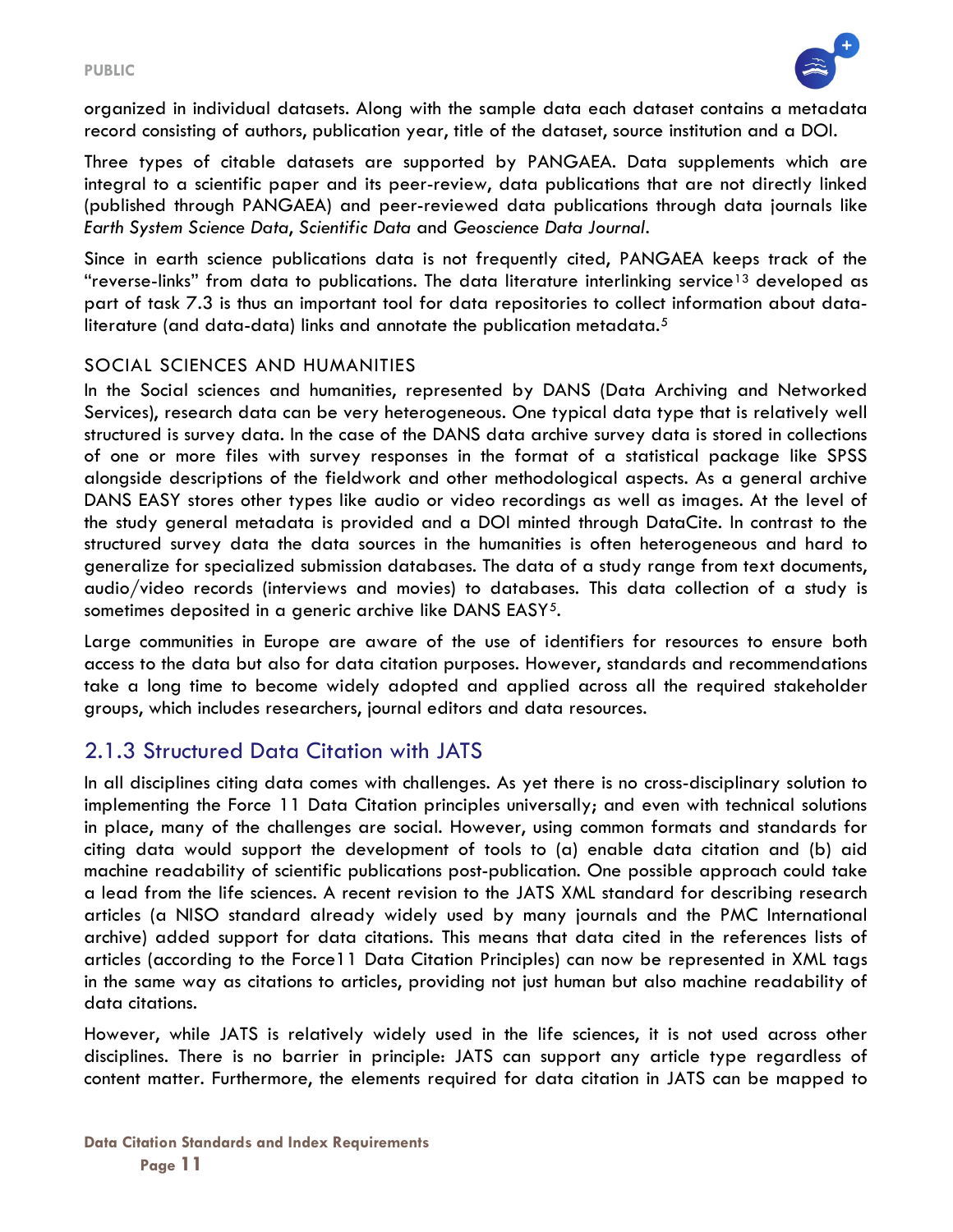

other DTDs used by publishers. However, in practice, publishers have established workflows that are difficult or costly to change that may not involve the use of JATS. Even when JATS is the standard used, there is a time-lag to shifting a workflow to the latest version of JATS, as well as work to then do to make use of the support for data citation. Indeed, the FORCE11 Data Citation Implementation Pilot, described above, is tasked with facilitating pilots to drive structured data citation among early adopters. In addition, research data is highly heterogeneous across the disciplines and the many different resources that archive these data need to also offer the metadata required for citation, as recommended by the data citation principles.

#### 2.1.4 Next Steps

For data citation to become the cultural norm, both journals and data repositories need to change the way they operate, supporting scientists to change the way they cite data in research articles. This will not happen overnight and tools to support this behaviour will be required. For example, data repositories need to offer the full set of citation metadata programmatically, or on web pages, for consumption by reference manager software on a scientist's desktop, that can in turn be used to insert data citations into reference lists when writing an article, which, when published in a journal, can be represented effectively in the XML. In the prototype development described below, we have focussed on the JATS format used by many life science journals, because this is an open standard. As data cited in research articles gets treated more like article citations, this will provide incentives to data repositories to improve their metadata services, as well as incentivising scientists to deposit and cite data more effectively.

## 2.2 Enabling Data Citation: A tool for generating JATS-compliant Data Citations

In the life sciences the JATS standard (ANSI/NISO  $Z39.96-2015$ )<sup>14</sup> is already used for tagging of scientific publications and is capable of supporting data citation. Therefore the EMBL-EBI investigated whether the public APIs of well-known life science databases could be used to retrieve the necessary metadata to support data citation according to the Data Citation Principles, convert the appropriate fields to JATS-compliant XML, and then convert the XML to a text data citation for human readers. While the JATS standard has its roots in the life sciences, it could equally be used in other disciplines and serves as a model for any XML-based article publishing workflow.

The input for the tool (http://www.ebi.ac.uk/europepmc/dcsnippet) is an Accession number (PID) (e.g., AACH01000026 from ENA) from either the European Nucleotide Archive (ENA) or Protein Data Bank (Europe) (PDBe) – two of the most widely used and cited data resources in the life sciences. In the full text corpus of Europe PMC over the past five years (about 1.44 million articles), ENA Accession numbers can be found in about 37,000 articles, and PDB Accession numbers in about 31,000 articles.

#### 2.2.1 Mapping metadata from APIs to the Data Citation Principles

To determine how well the data citation principles could be fulfilled using the metadata available through public APIs. The metadata they provide was aligned to the data citation principles as shown in Table 1. Hereby it is not necessary to map principles one (importance) and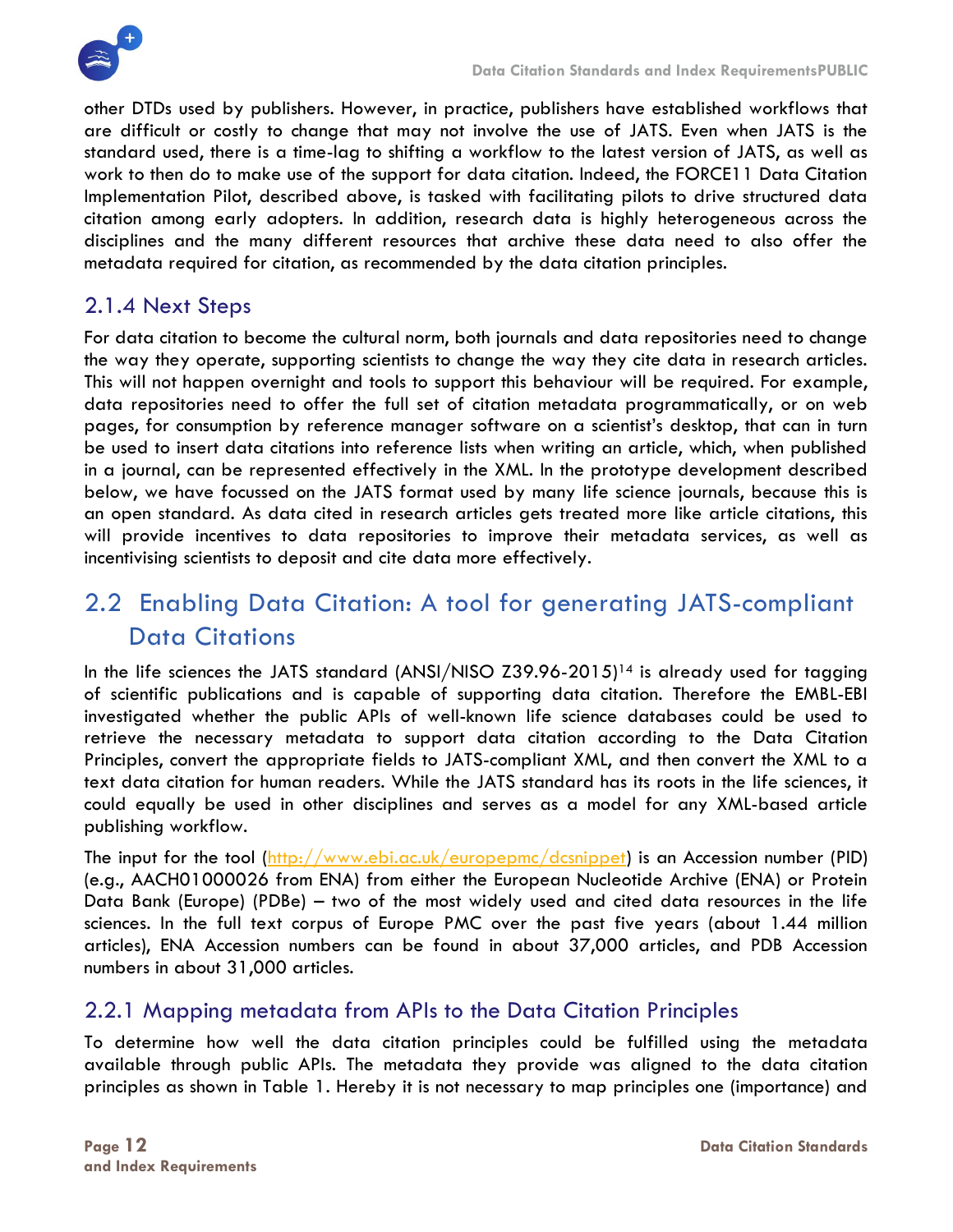

three (evidence) as they are the citing persons responsibility and interoperability and flexibility (principle 8) are given through a common set of metadata fields and formats like the JATS format.

| TABLE 1: MAPPING METADATA FIELDS TO DATA CITATION PRINCIPLES |  |  |  |
|--------------------------------------------------------------|--|--|--|
|                                                              |  |  |  |

| Metadata field                                          | <b>Data Citation Principle</b>                                                         |
|---------------------------------------------------------|----------------------------------------------------------------------------------------|
| Unique identifier/accession                             | Unique identification $(4)$ ,<br>Persistence(6)<br>and<br>Access(5) (with limitations) |
| Submitter information                                   | Credit and Attribution(2)                                                              |
| Version                                                 | Specificity and Verifiability (7)                                                      |
| Deposition date, modification date, publication<br>date | Specificity and Verifiability (7) (with limitations)                                   |

The ENA/PDB accessions uniquely identify the record persisted in the database. The access is however not given by the accession on its own but always requires knowledge of the service's canonical URL. For instance, to arrive at the landing page of the ENA record AACH01000026 the URL follows the pattern http://www.ebi.ac.uk/ena/data/view/{accession}.

The EBI service identifiers.org<sup>17,18</sup> attempts to solve the problem to resolve to hundreds of life science databases with different accession types providing a stable URL pattern. Identifiers.org uses the pattern

#### http://identifiers.org/{identifier\_key}/{identifier}

to provide a stable URL. The identifier key selects the data collection the identifier is belongs to. This can be one out of over 500 data collections in the MIRIAM registry<sup>17</sup>. Many databases are part of a global network and offer the same content through different websites. E.g. ENA is part of the INSDC (International Nucleotide Sequence Database Collaboration) and presents as well data originated from collaborators like GenBank. Identifiers.org takes this into consideration offering alternative locations to view content.

The (data) submitter information (submitter names) serves the purpose to attribute the effort behind creating the data to the submitter and grant credit. The accession and submitter information was expected to be widely available through the ENA and PDBe services. The specificity and verifiability (7) principle was expected to be a bit more problematic to satisfy as the PDBe API does not support versions of records. Hence deposition date, modification date and publication date were retrieved and included in the JATS format to provide optimum verifiability.

Using text mined accessions of the Europe PMC text mining pipeline from the open access corpus this mapping was used to evaluate to what extent the, through public APIs, available metadata allows citing data according to the data citation principles where text mining just revealed the mention of data in narrative.

In case of PDBe 16,485 records were retrieved. All of them returned an accession number, the title of the data set, the submitter information and submission date, and almost all records (98.5%) returned modification and release dates. No versions were supported.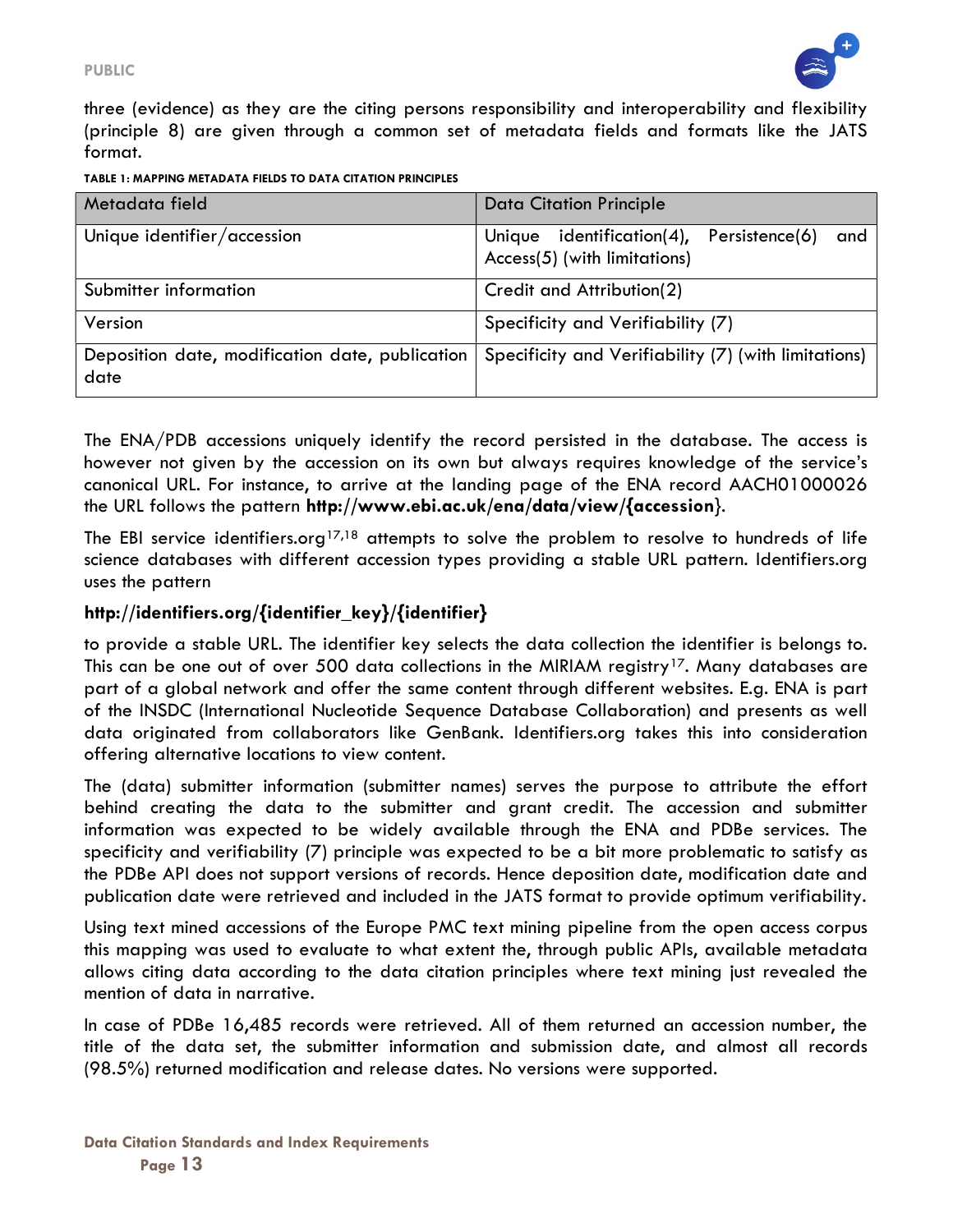

The same analysis for 164,287 records of ENA data showed that versions were not problematic and every record provided version numbering. Accessions, versions and submission-, modificationand release dates always were present. However, submitter information was only retrieved for 88% of records. This may be due to the complexity of the data records. The submitter names were retrieved from a single reference element in their data schema. Further submitter information could be stored in less obvious field of their data schema.

|                | Availability [%] |      |  |
|----------------|------------------|------|--|
| Metadata field | <b>ENA</b>       | PDBe |  |
| Accession      | 100              | 100  |  |
| Submitter      |                  |      |  |
| name           | 87.8             | 100  |  |
| Version        | 100              |      |  |
| Submission     |                  |      |  |
| date           | 88.9             | 100  |  |
| Modification   |                  |      |  |
| date           | 99.9             | 100  |  |
| Release date   | 99.9             | 100  |  |

#### TABLE 2: METADATA AVAILABILITY THROUGH PUBLIC APIS

The lack of some submission dates can be overlooked since it is primarily considered to provide some version specificity in the absence of a version number. Overall the available ENA metadata can be considered well suitable to fulfil the data citation principles.

The PDBe metadata however lacks version information. The modification date can be seen as an inferior substitute and does not allow the same specificity as the version number when citing data.

#### 3.2.2 Tool development

Once we mapped the API outputs to elements required for data citation according to the Data Citation Principles, we generated a corresponding data citation record in JATS v1.1 format. Depicted in Figure 1 is an example for a PDBe record, the element-citation in the minimal example of an article xml.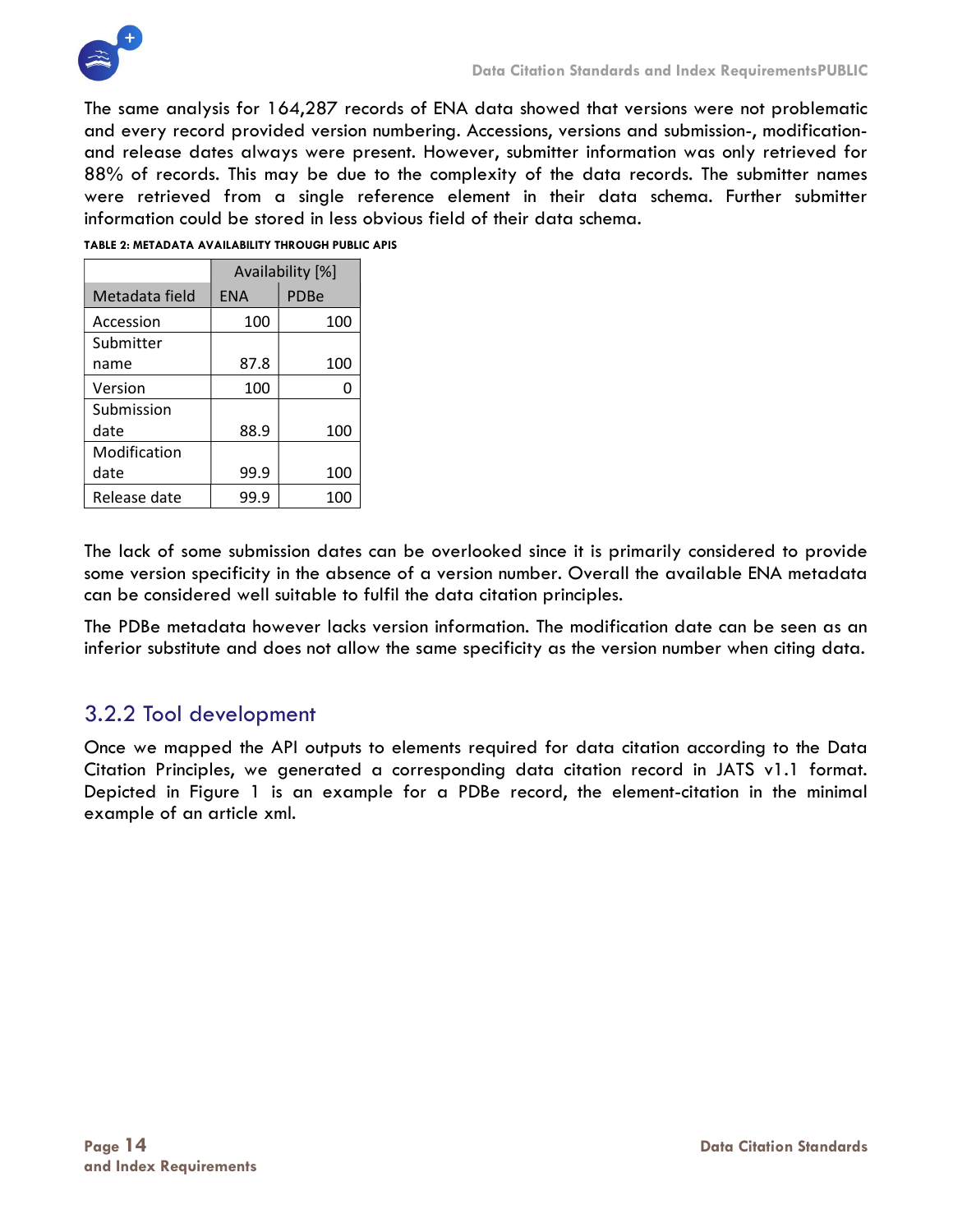#### PUBLIC



```
<?xml version="1.0" encoding="UTF-8"?>
<article>
   <front/>
   <body>
        &sec>
           <p>The data shows that this statement is true <xref ref-type="bibr" rid="ref1"
                   >[1]</xref></p>
        \lt/se\lt</body>
    <back>
        <ref-list>
            <ref id="ref1">
                <element-citation publication-type="data">
                    <person-group, person-group-type="submitter">
                        <name>
                            <surname>Cossu</surname>
                            <given-names>F.</given-names>
                        \langle/name>
                        <name> [3 lines]
                        <name> [3 lines]
                        <name> [3 lines]
                    </person-group>
                    <date iso-8601-date="2009-02-09" date-type="received"> [4 lines]
                    <date iso-8601-date="2009-05-12" date-type="pub"> [4 lines]
                    <date_iso-8601-date="2009-10-27" date-type="corrected">
                        <year>2009</year>
                        <month>10</month>
                        <day>27</day>
                    </date>
                    <data-title>Crystal structure of XIAP-BIR3 in complex with a bivalent
                        compound</data-title>
                    <source>PDB</source>
                    <pub-id pub-id-type="accession"
                        xlink:hnef="http://www.ebi.ac.uk/pdbe/entry/pdb/3g76"
                        assigning-authority="protein data bank">3g76</pub-id>
                </element-citation>
            \le/ref>
        </ref-list>
    </back>
</article>
```
FIGURE 1: DATA CITATION IN JATS V1.1 XML FORMAT

This XML can then be transformed into text for human readers with an XSL transformation:

Cossu F., Milani M., Mastrangelo E., Bolognesi M. (27 Oct 2009). Crystal structure of XIAP-BIR3 in complex with a bivalent compound. PDB 3g76 [http://www.ebi.ac.uk/pdbe/entry/pdb/3g76].

These two techniques have been embedded in a small web application shown in Figure 2. As input, the tool requires the identifier of a data record and the type of the provided identifier, which typically corresponds with the database.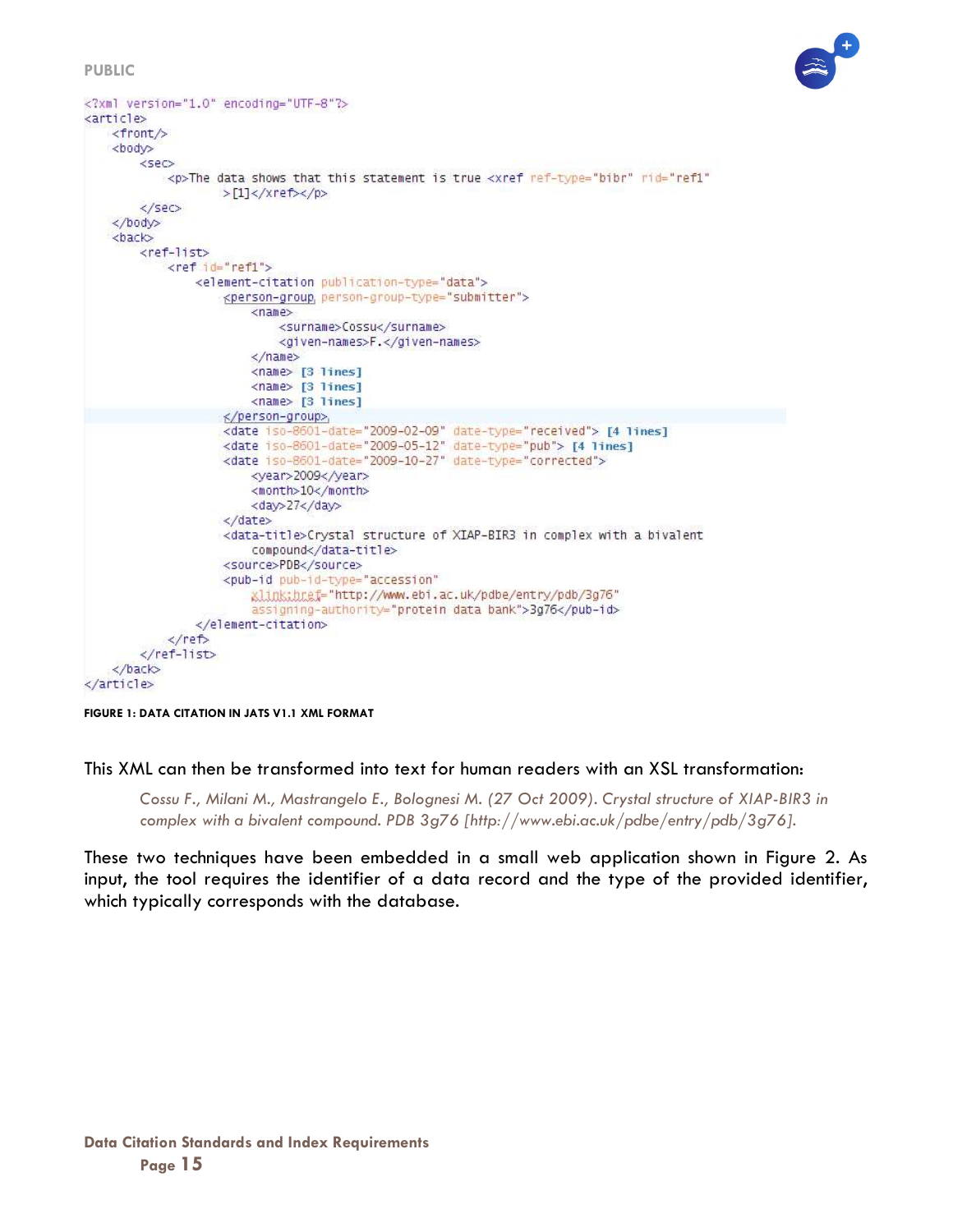

```
AACH01000026
                               ENA V
                                         Submit Query
JATS XML
  <?xml version="1.0" encoding="UTF-8" standalone="yes"?>
  <element-citation publication-type="data" xmlns:ns2="http://www.w3.org/1999/xlink" xmlns:ns3="http
      <person-group person-group-type="submitter">
          <name><surname>Cliften P.F.</surname>
          </name><name>
              <surname>Johnston M.</surname>
          </name>\langle/person-group>
      <data-title>Saccharomyces mikatae IFO 1815 YM4906-Contig2858, whole genome shotgun sequence.</
      <date date-type="pub" iso-8601-date="2003-04-24">
          <day>24</day>
          <month>4</month>
          <year>2003</year>
      </date>
      <date date-type="corrected" iso-8601-date="2014-07-16">
          <day>16</day>
          <month>7</month>
          <year>2014</year>
      </date>
      <date date-type="received" iso-8601-date="2003-03-07">
          <day>7</day>
          <month>3</month>
          <year>2003</year>
      </date>
      <source>ENA</source>
        \cdotsas the available is the a
```
## **Plain text reference**

Cliften P.F., Johnston M. Saccharomyces mikatae IFO 1815 YM4906-Contig2858, whole genome shotgun sequence. (16 Jul 2014). ENA AACH01000026 [http://www.ebi.ac.uk/ena/data /view/AACH01000026].

#### FIGURE 2: OUTPUT OF THE DATA CITATION TOOL

The source code of the tool is open source (Github: https://github.com/FlorianGraef/acc2jats) and we encourage the stakeholders, especially databases and publishers, to contribute to the development, adding support for more databases, reuse the code for own projects and provide feedback.

#### 2.2.2 Interoperability and sharing of data citations

Ideally, with the help of initiatives such as those described above, data citations will in the future be machine-readable. The question then becomes: how would these citations be shared across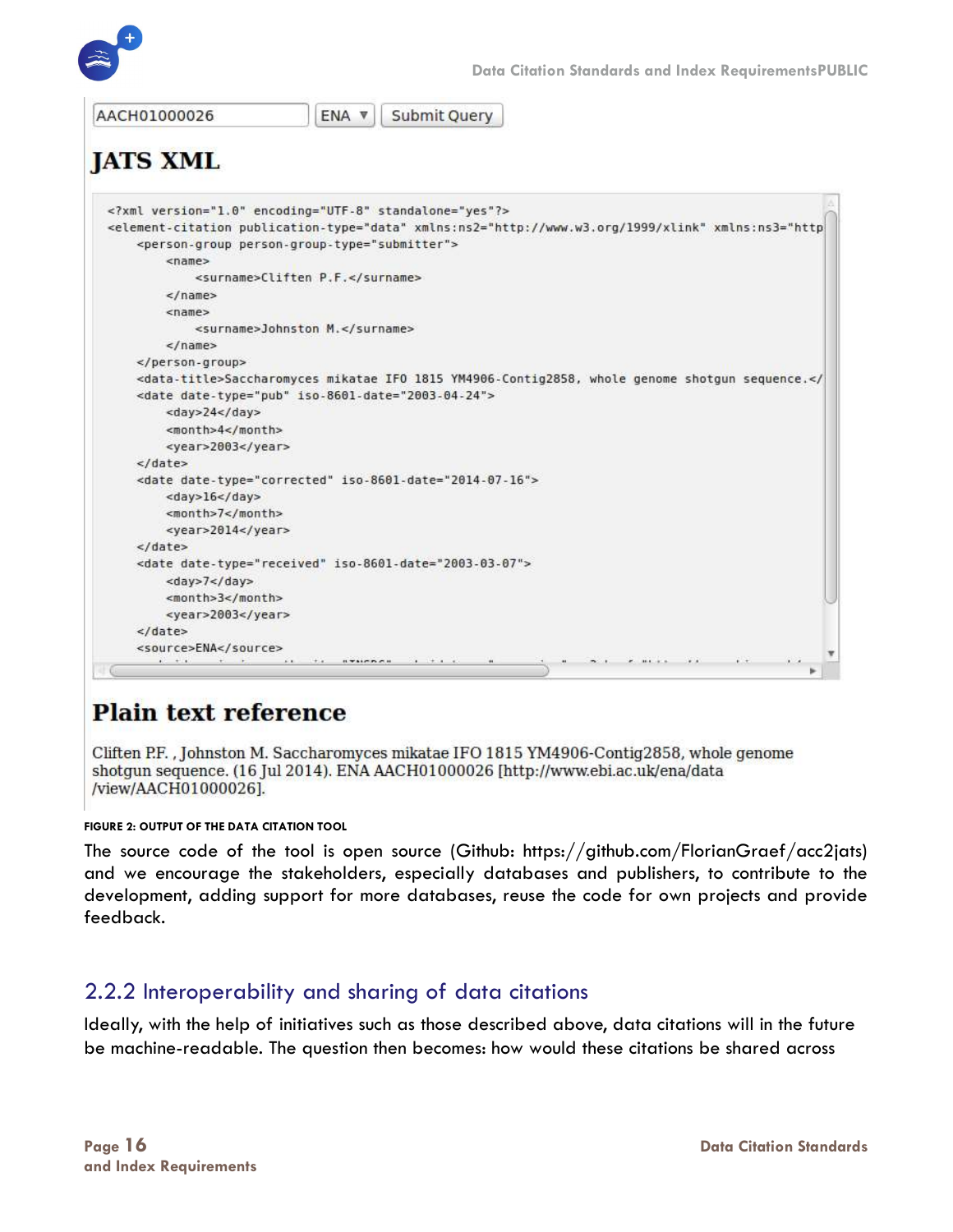#### PUBLIC



infrastructures and made available to others, in order to integrate the literature and data more effectively and support the development of applications based on data citation?

Project partners from PANGAEA and CNR have led efforts in the context of the RDA regarding a data-literature interlinking service (http://dliservice.research-infrastructures.eu/#/). As part of this effort, two workshops were conducted, one of them co-located at RDA Paris the other in Amsterdam, centered around a hub infrastructure for the interlinking service. Participants envision a framework of multiple hubs interfacing different communities as the foundation for a dataliterature (and data-data) interlinking service. To replace many bilateral data exchanges the hubs would coordinate the data exchange between hubs. In this context they see CrossRef, DataCite and OpenAIRE as natural hubs for the respective communities of journals, data centres and repositories. This is described in more detail in the deliverable report "D7.3 – Governance and Requirements of Interlinking service"19 which summarizes the workshops. The envisioned framework for hub to hub exchange of scholarly links was recently formalized as the Scholix framework with the DLI Service being its first aggregation. It is an outcome of the  $RDA/WDS$  Publishing Data Services working group<sup>20,21</sup>.

The DLI has already been made available in beta and, among others, EuropePMC contributed data citation links from publications to data records in the European Nucleotide Archive (ENA).<sup>13</sup> In order for such an infrastructure to work, it will be extremely important that there is full reciprocity of contribution across all partners.

#### 2.2.3 Uptake

While the prototype tool described here only operates on two life science data resources, it can be used to show the potential of supporting data citation to both journals and data repositories. For this purpose we are participating in the FORCE11 Data Citation Implementation group and presented our work at F11 DCIP Boston<sup>15</sup>. The aim of the workshop was to gather stakeholders interested in data citation to identify early adopters, and align and harmonize efforts to improve data citation practices and support adoption. We presented our work on using JATS for citing data and announced our data citation tool as part of the early adopters' session. There was a follow-up meeting on this work in London, July 2016, to clarify where publishers stood with respect to implementing data citation.

The tool can be accessed under http://www.ebi.ac.uk/europepmc/dcsnippet and the code is available on Github<sup>16</sup>. Through the FORCE11 DCIP early adopters the company doing JATS conversion for eLife got into contact and intend to develop the data citation prototype tool to support their conversion processes but as well contribute to the open development.

#### 2.2.4 Future work and challenges

Adoption in JATS publishing workflows. We will engage publishers to further test the tool prototype tool to understand how it could work within coordinated data and article publishing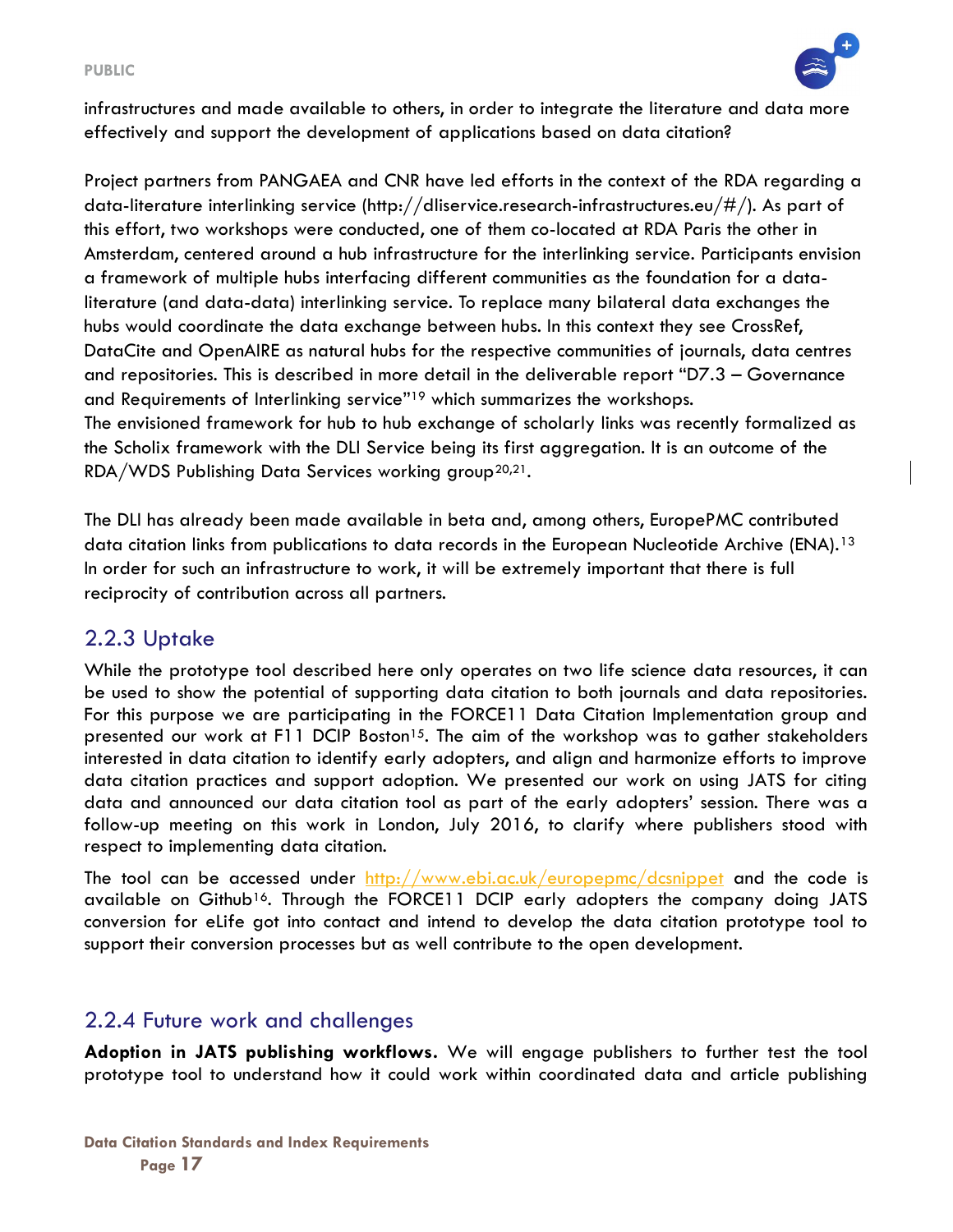

workflows. We will do this via the ongoing FORCE11 workshops, but also in collaboration with the closely related THOR project. We expect to organize an OpenAIRE-THOR joint, crossdisciplinary workshop on data citation within integrated data and publishing workflows in the next 6-12 months.

Adoption in non-JATS publishing workflows. The prototype tool makes it easy to link data correctly from publications. However not all publishers use JATS in their publishing workflows. As the code for this tool is open source, it could be extended or modified to support different publishing formats.

Challenges of scale. The prototype tool operates via the APIs of two life science data resources; scaling this approach to the several hundred life science data resources and more resources from other disciplines that could potentially be cited will be a challenge, as will the ongoing maintenance of the tool in this case. It is possible that collaborating with a resolving aggregator such as identifiers.org may assist in the management of which resources could be included. But this is a serious consideration for any tool operating with this architecture.

An alternative solution could be to encourage data resources to implement schema.org in their web pages and build a tool(s) that operates on those tags. This approach has the advantage of putting the data resources in control of the information they expose for citation, and, assuming that standard operating practices could be agreed, would make the capture of citation metadata from web pages via simple "cite me" buttons or reference manager web browser plug-ins very simple. Furthermore, using schema.org tags in data resource web pages has the added possibility of improved indexing in major search engines such as Google or Bing. Indeed, work is ongoing to investigate the mapping of JATS to schema.org, in particular in the context of ELIXIR22, so this approach looks promising so far (https://www.elixir-europe.org/news/elixirinteroperability-platform-discusses-google-how-describe-and-share-datasets).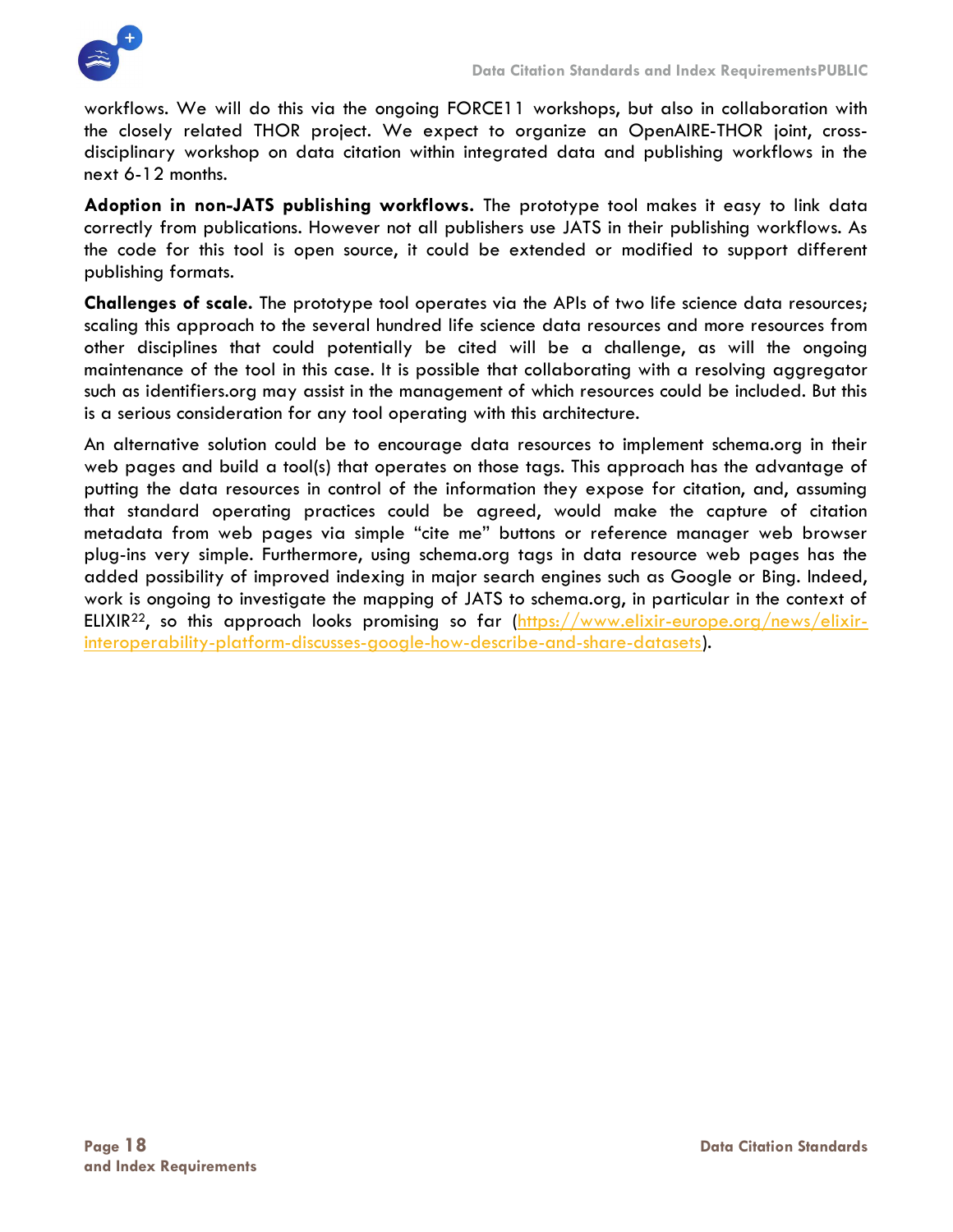

## 3|DATA CITATION INDICES

## 3.1 Overview of Approach

We generated several large datasets of literature-data crosslinks in order to explore the relationships between publication and citation practices around data and articles, focusing on the European Nucleotide Archive and Protein Data Bank. Ideally, the following pattern of behaviour would be expected:

- 1. Data is deposited, Accession number (PID) provided
- 2. Article is published, PID is cited in article
- 3. Data record is updated with article PMID or DOI

This would result in a citation "virtuous circle". If datasets or articles get cited in the future (i.e. reused in some way), then we would expect to see the Accession number or PMID/DOI appear in an article.

The datasets we generated were based on text-mined European Nucleotide Archive and Protein Data Bank Accession numbers (PIDs) from Europe PMC's open access set (1.4 million articles), which, until the Data Citation Principles have been broadly implemented are the proxy for data citations in articles. We also got the articles cited in data records, with all corresponding publication dates, in order to explore the virtuous circle above, and computed the citation counts for all the Accession numbers and PMID/DOIs, to explore their impact, relationships and the construction of a potential data citation index.

#### 3.2 Outcomes

These raw datasets, and a description of their attributes are publically available as dataset 1 in Bousfield et al. "Patterns of database citation in articles and patents indicate long-term scientific and industry value of biological data resources"23 as files that can easily be imported into spreadsheet software and, after processing, sorted by citation count or any other value.

While simplistically, these data "citations" can be ranked by "number of cites", in practice, we found that there are a number of complexities around the construction of a potential data citation index that operates across all data (or even, just within the life sciences). Not least that (a) the citation of data is still very patchy, citations are scant and approaches are varied (in 2014 2.2/1.8% of publications in the Europe PMC open access set cite data from ENA and PDBe); (b) the virtuous circle described above cannot always be detected, for a number of reasons, for example, the data set does not cite the article, or the mention of the data in the article can not be detected with text mining, (c) different data resources are used in quite different ways, and that the impact of those datasets and resources would be underestimated if citation counts in articles were the only measure. For example, data in archival databases is reused to build "added value" data resources; the primary use of a database may be through website users, or through programmatic access for computation (especially true of big data).

#### 3.3 Future Work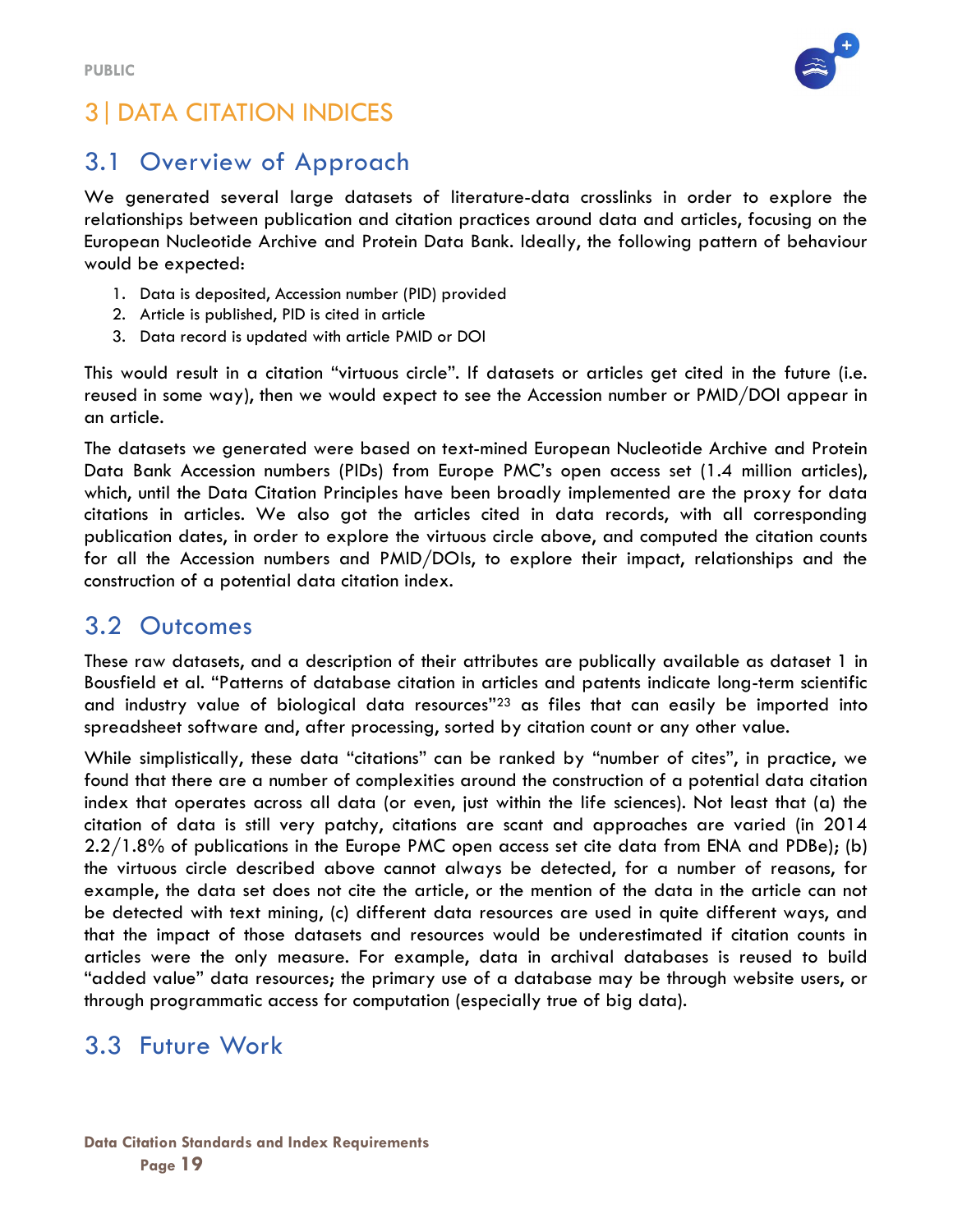

There is currently no way to distinguish between submission citations and reuse citations, which may be useful to know to contribute to assessing the impact of a data resource. While almost all articles (in the hard sciences) generate new data, studies may also use pre-existing datasets that have been reanalysed or have been used for comparative or other purposes. While multiple citations of the same dataset may proxy for reuse, this may not always be the case, as several papers can be based on a single large dataset for the same set of authors. Understanding how and when data are cited and reused and how this may differ from citing articles will be critical to understanding data infrastructure requirements for the future.

Finally, we plan to report on the outcomes of this Deliverable at a forthcoming multidisciplinary meeting, most likely RDA Barcelona 2017 meeting.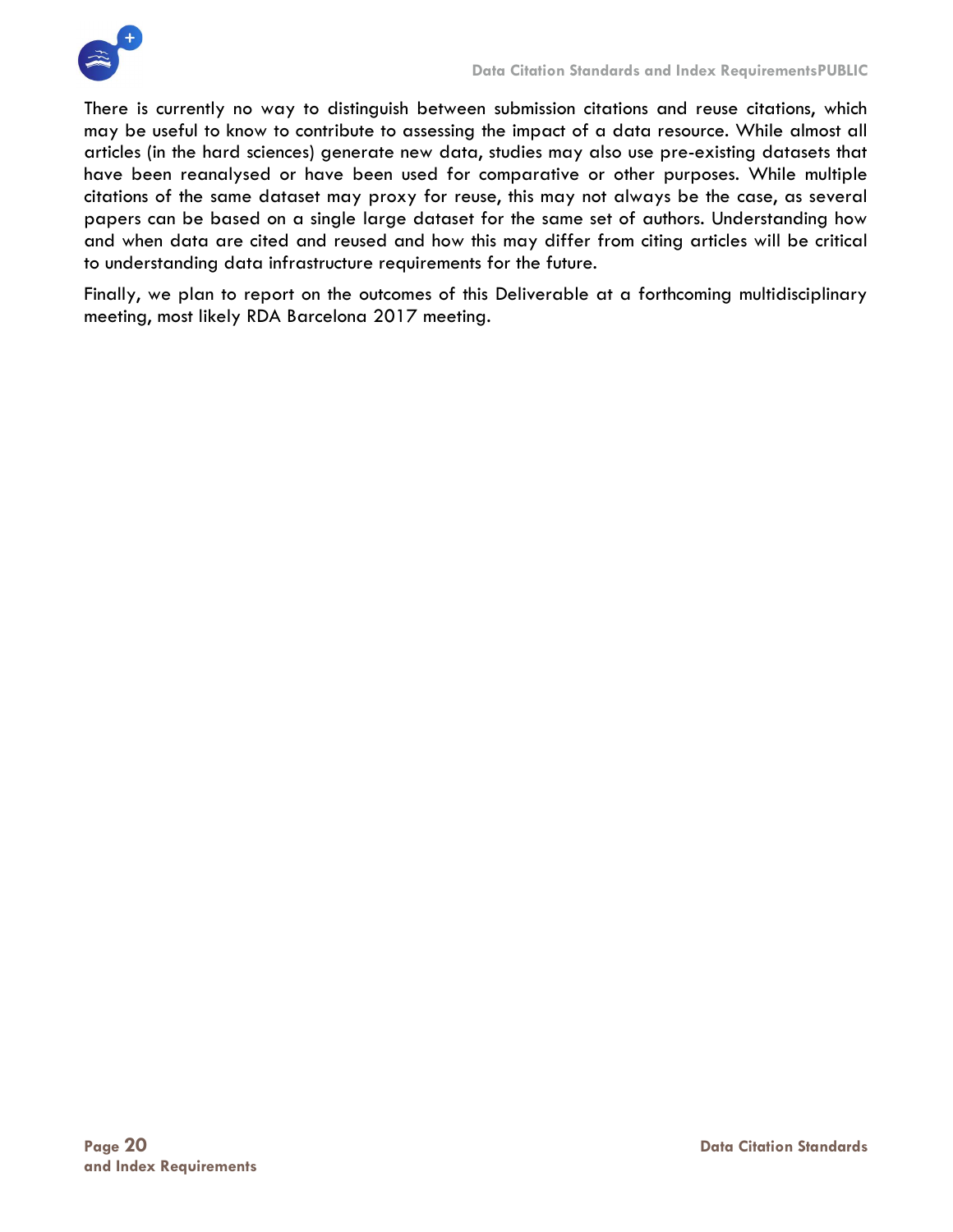

#### 4|REFERENCES

- 1. Statistics < About the European Nucleotide Archive < European Nucleotide Archive < EMBL-EBI. Available at: http://www.ebi.ac.uk/ena/about/statistics. (Accessed: 20th July 2016)
- 2. Team, R. org. re3data.org Reaches a Milestone & Begins Offering Badges | re3data.org.
- 3. Joint Declaration of Data Citation Principles FINAL. FORCE11 (2013). Available at: https://www.force11.org/group/joint-declaration-data-citation-principles-final. (Accessed: 10th May 2016)
- 4. OpenAIRE OpenAIRE. Available at: https://www.openaire.eu/. (Accessed: 21st September 2016)
- 5. Bousfield, D. et al. Data citation practices across earth, life, social sciences and humanities opportunities for OpenAIRE. (2016).
- 6. Hoogerwerf, M. & Companjen, B. Data Citation Stakeholder Analysis.
- 7. FORCE11. FORCE11 Available at: https://www.force11.org/. (Accessed: 24th May 2016)
- 8. RDA | Research Data Sharing without barriers. Available at: https://rd-alliance.org/. (Accessed: 24th May 2016)
- 9. About RDA. RDA (2016). Available at: https://rd-alliance.org/about-rda. (Accessed: 24th May 2016)
- 10. DataCite | Helping you to find, access and reuse data. Available at: https://www.datacite.org/. (Accessed: 24th May 2016)
- 11. InFoLiS. Available at: http://infolis.github.io/. (Accessed: 24th May 2016)
- 12. A, A., H, S., M, P., P, Y. & F, A. In vitro and in silico studies of the inhibitory effects of some novel kojic acid derivatives on tyrosinase enzyme., In vitro and in silico studies of the